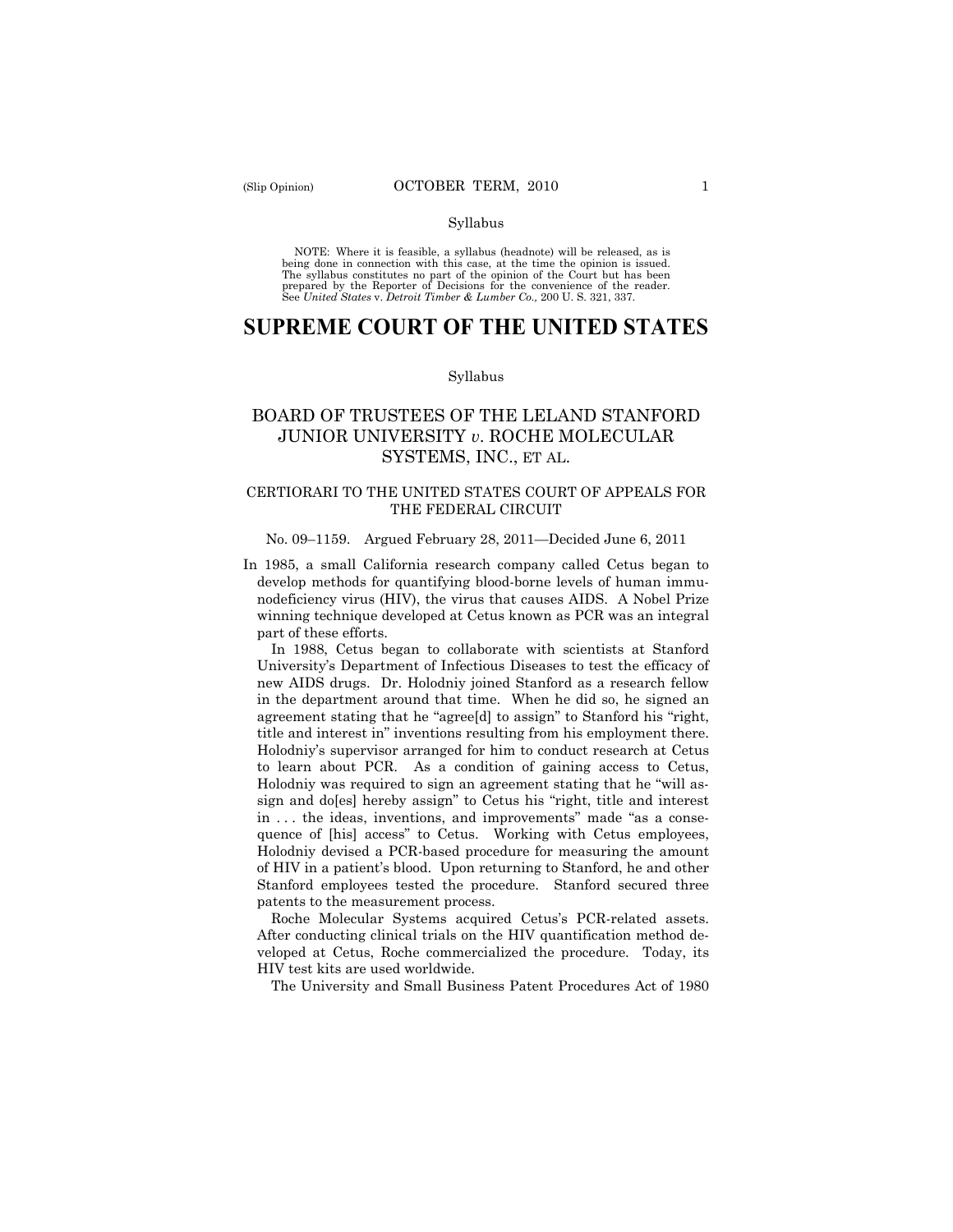## 2 BOARD OF TRUSTEES OF LELAND STANFORD JUNIOR UNIV. *v.* ROCHE MOLECULAR SYSTEMS, INC. Syllabus

(Bayh-Dole Act or Act) allocates rights in federally funded "subject invention[s]" between the Federal Government and federal contractors. 35 U. S. C. §§201(e), (c), 202(a). The Act defines "subject invention" as "any invention of the contractor conceived or first actually reduced to practice in the performance of work under a funding agreement," §201(e), and provides that contractors may "elect to retain title to any subject invention," §202(a). Because some of Stanford's research on the HIV measurement technique was funded by the National Institutes of Health (NIH), the Bayh-Dole Act applied. In accordance with the Act's requirements, Stanford notified NIH that it was electing to retain title to the invention and conferred on the Government a license to use the patented procedure.

Petitioner, the Board of Trustees of Stanford University, filed suit against respondents (Roche), claiming that their HIV test kits infringed Stanford's patents. Roche responded that Holodniy's agreement with Cetus gave it co-ownership of the procedure, and thus Stanford lacked standing to sue it for patent infringement. Stanford countered that Holodniy had no rights to assign because the University had superior rights under the Bayh-Dole Act. The District Court agreed with Stanford and held that under the Bayh-Dole Act, Holodniy had no rights to assign to Cetus. The Court of Appeals for the Federal Circuit disagreed, concluding that Holodniy's agreement with Cetus assigned his rights to Cetus, and thus to Roche. It also found that the Bayh-Dole Act did not automatically void an inventor's rights in federally funded inventions. Thus, the Act did not extinguish Roche's ownership interest in the invention, and Stanford was deprived of standing.

*Held:* The Bayh-Dole Act does not automatically vest title to federally funded inventions in federal contractors or authorize contractors to unilaterally take title to such inventions. Pp. 6–15.

(a) Since 1790, patent law has operated on the premise that rights in an invention belong to the inventor. See, *e.g., Gayler* v. *Wilder,* 10 How. 477, 493. In most cases, a patent may be issued only to an applying inventor, or—because an inventor's interest in his invention is assignable in law by an instrument in writing—an inventor's assignee. See *United States* v. *Dubilier Condenser Corp.*, 289 U. S. 178, 187. Absent an agreement to the contrary, an employer does not have rights in an invention "which is the original conception of the employee alone," *id.*, at 189; an inventor must expressly grant those rights to his employer, see *id.*, at 187. Pp. 6–8.

(b) Stanford and *amicus* United States contend that, when an invention is conceived or first reduced to practice with the support of federal funds, the Bayh-Dole Act vests title to those inventions in the inventor's employer—the federal contractor. Congress has in the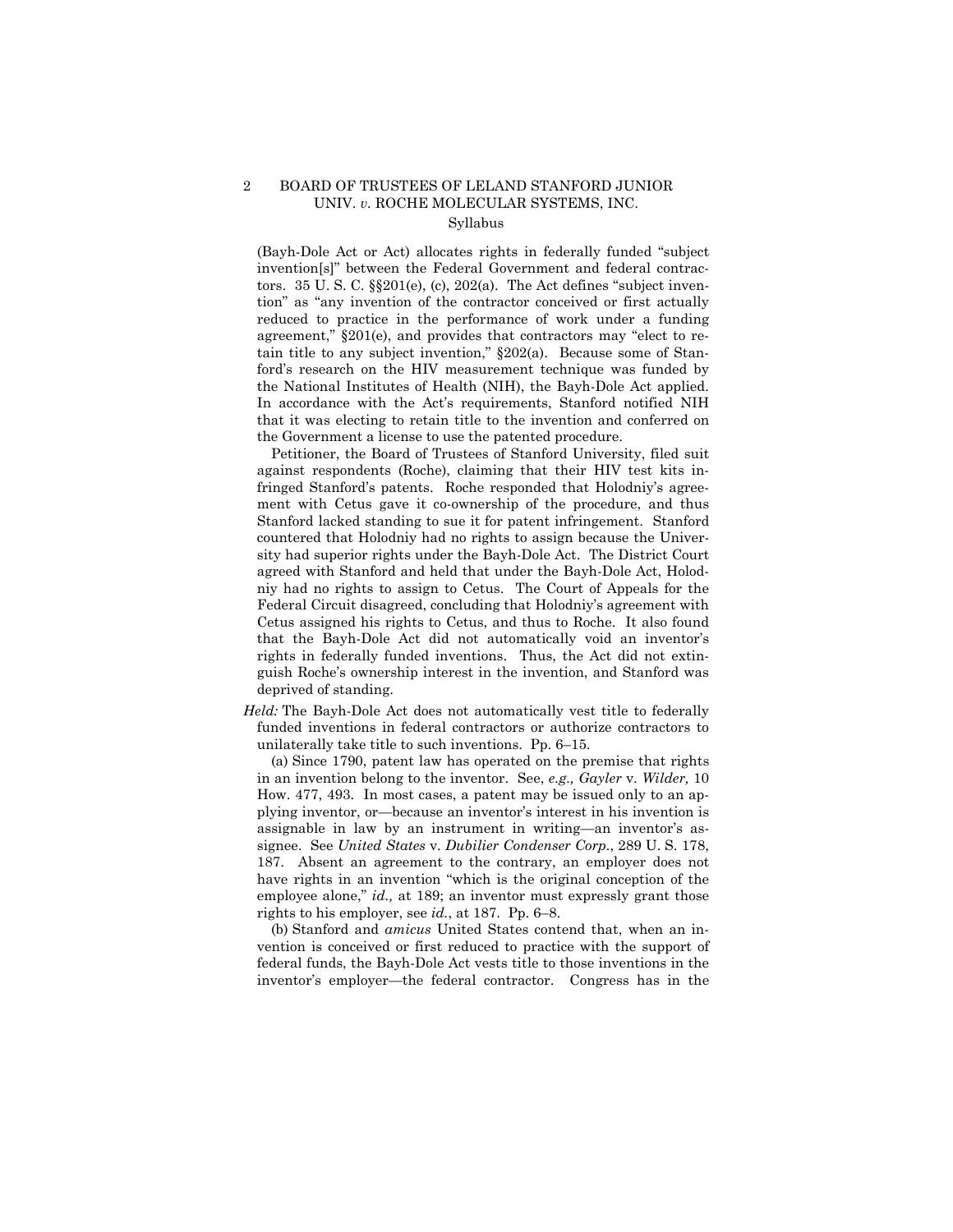#### Syllabus

past divested inventors of their rights in inventions by providing unambiguously that inventions created pursuant to certain specified federal contracts become the Government's property. Such unambiguous language is notably absent from the Bayh-Dole Act. Instead, the Act provides that contractors may "elect to retain title to any subject invention," §202(a), defining a "subject invention" as "any invention of the contractor conceived or first actually reduced to practice in the performance of work under a funding agreement," §201(e).

Stanford contends that "invention of the contractor" means all inventions that a contractor's employees make with the aid of federal funds. That reading assumes that Congress subtly set aside two centuries of patent law in a statutory definition. This Court has rejected the idea that mere employment is sufficient to vest title to an employee's invention in the employer. Stanford's reading also renders the phrase "of the contractor" superfluous since the definition already covers inventions made under a funding agreement. Construing the phrase to refer instead to a particular category of inventions conceived or reduced to practice under a funding agreement—inventions "of the contractor," that is, those owned by or belonging to the contractor—makes the phrase meaningful in the statutory definition. And "invention owned by the contractor" or "invention belonging to the contractor" are natural readings of the phrase "invention of the contractor."

Section 202(a), which states that contractors may "elect to retain title," confirms that the Act does not *vest* title. Stanford reaches the opposite conclusion, but only because it reads "retain" to mean "acquire" and "receive." That is certainly not the common meaning of "retain," which is "to hold or continue to hold in possession or use." You cannot retain something unless you already have it. And §210(a)—which provides that the Act "take[s] precedence over any other Act which would require a disposition of rights in subject inventions . . . that is inconsistent with" the Act—does not displace the basic principle that an inventor owns the rights to his invention. Only when an invention belongs to the contractor does the Bayh-Dole Act come into play. The Act's disposition of rights does nothing more than clarify the order of priority of rights between the Federal Government and a federal contractor in a federally funded invention that already belongs to the contractor.

The Act's isolated provisions dealing with inventors' rights in subject inventions are consistent with the Court's construction of the Act. See §202(d). That construction is also bolstered by the Act's limited procedural protections, which expressly give contractors the right to challenge a Government-imposed impediment to retaining title to a subject invention, §202(b)(4), but do not provide similar protection for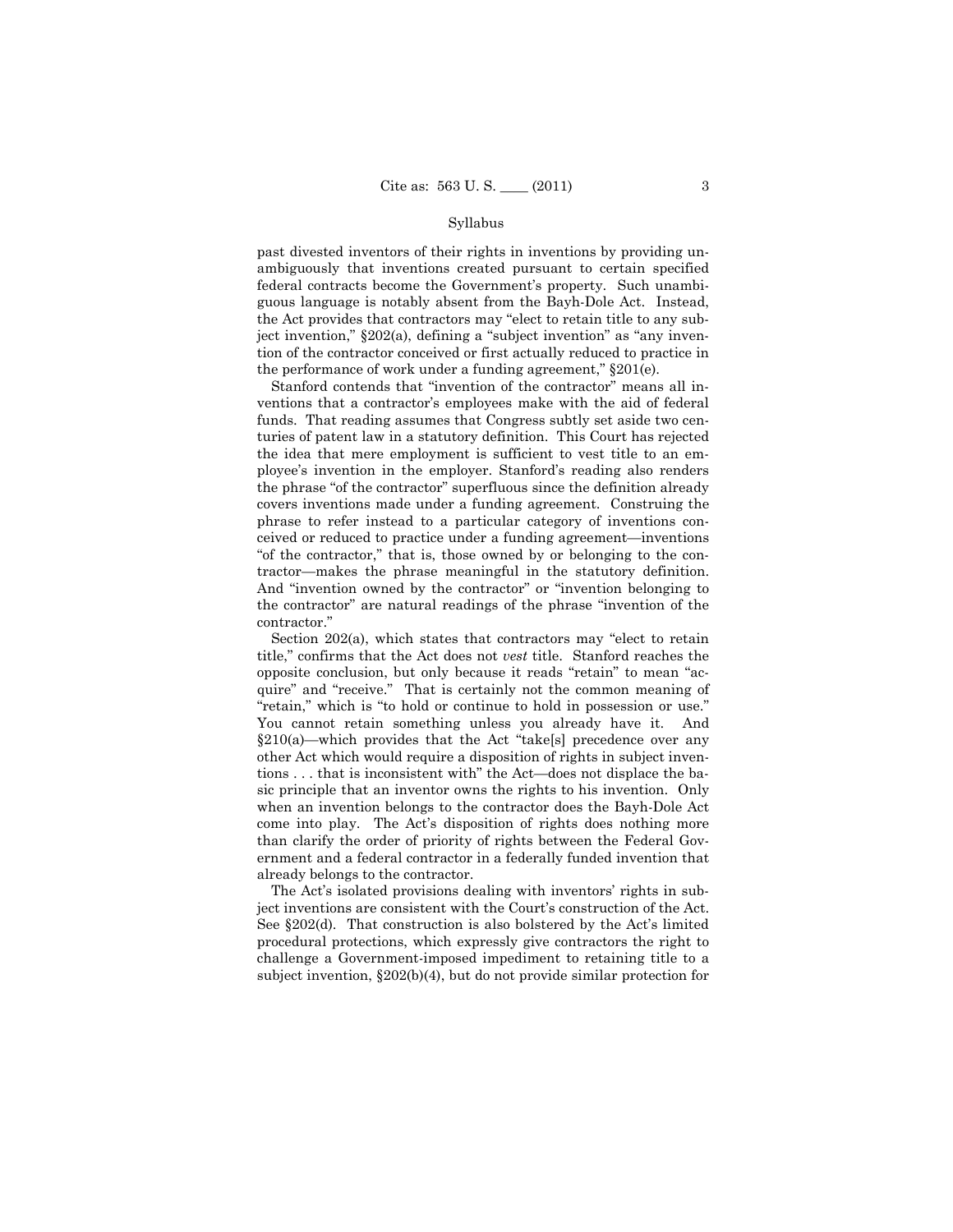## 4 BOARD OF TRUSTEES OF LELAND STANFORD JUNIOR UNIV. *v.* ROCHE MOLECULAR SYSTEMS, INC. Syllabus

inventor and third-party rights.

Stanford's contrary construction would permit title to an employee's inventions to vest in the University even if the invention was conceived before the inventor became an employee, so long as the invention's reduction to practice was supported by federal funding. It also suggests that the school would obtain title were even one dollar of federal funding applied toward an invention's conception or reduction to practice. It would be noteworthy enough for Congress to supplant one of the fundamental precepts of patent law and deprive inventors of rights in their own inventions. To do so under such unusual terms would be truly surprising. Had Congress intended such a sea change in intellectual property rights it would have said so clearly—not obliquely through an ambiguous definition of "subject invention" and an idiosyncratic use of the word "retain."

The Court's construction of the Act is also reflected in the common practice of contractors, who generally obtain assignments from their employees, and of agencies that fund federal contractors, who typically expect those contractors to obtain assignments. With effective assignments, federally funded inventions become "subject inventions" and the Act as a practical matter works pretty much the way Stanford says it should. The only significant difference is that it does so without violence to the basic patent law principle that inventors own their inventions. Pp. 8–15.

583 F. 3d 832, affirmed.

ROBERTS, C. J., delivered the opinion of the Court, in which SCALIA, KENNEDY, THOMAS, ALITO, SOTOMAYOR, and KAGAN, JJ., joined. SO-TOMAYOR, J., filed a concurring opinion. BREYER, J., filed a dissenting opinion, in which GINSBURG, J., joined.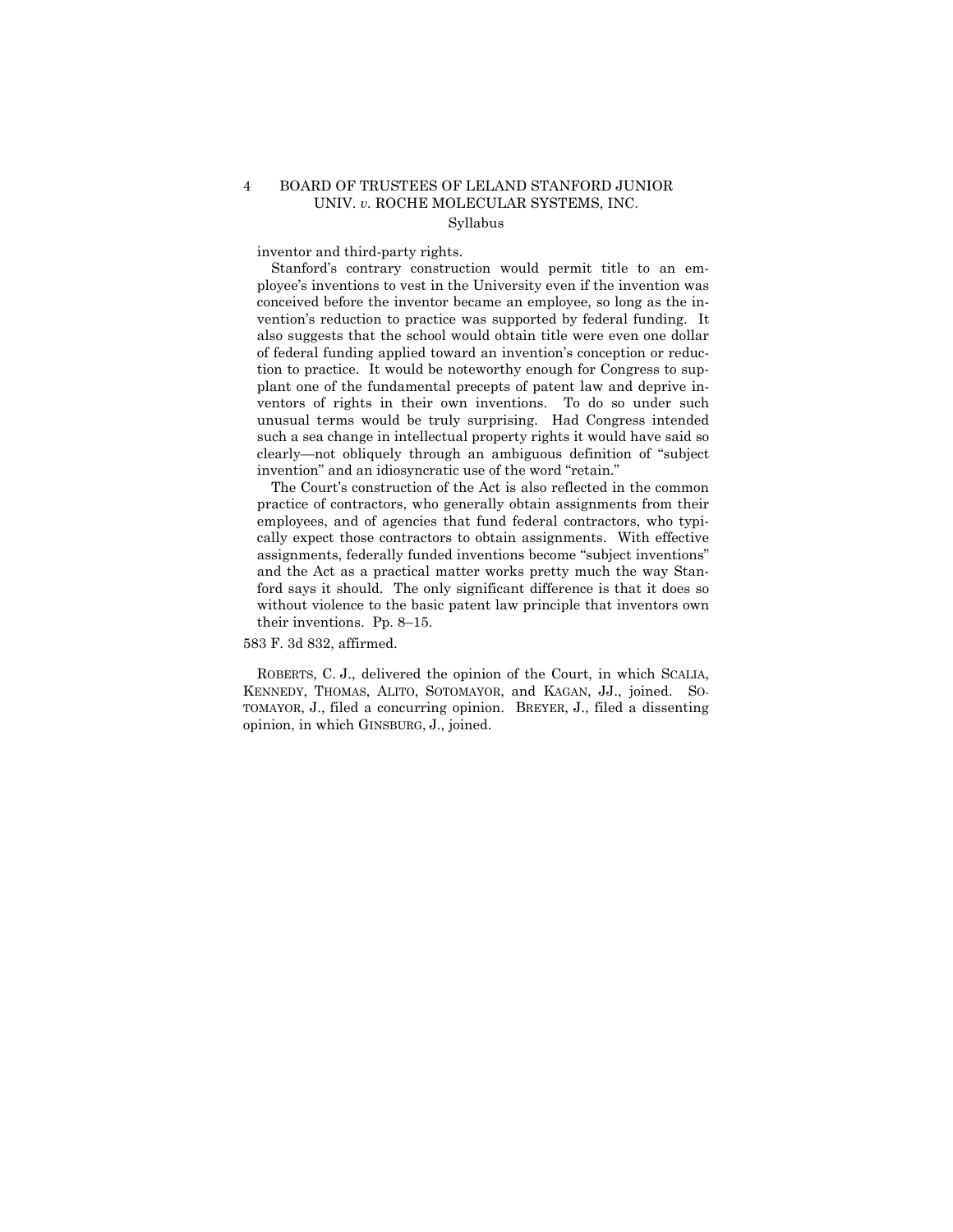NOTICE: This opinion is subject to formal revision before publication in the preliminary print of the United States Reports. Readers are requested to notify the Reporter of Decisions, Supreme Court of the United States, Washington, D. C. 20543, of any typographical or other formal errors, in order that corrections may be made before the preliminary print goes to press.

## $\frac{1}{2}$  , where  $\frac{1}{2}$ **SUPREME COURT OF THE UNITED STATES**

#### $\frac{1}{2}$  ,  $\frac{1}{2}$  ,  $\frac{1}{2}$  ,  $\frac{1}{2}$  ,  $\frac{1}{2}$  ,  $\frac{1}{2}$ No. 09–1159

## BOARD OF TRUSTEES OF THE LELAND STANFORD JUNIOR UNIVERSITY, PETITIONER *v.* ROCHE MOLECULAR SYSTEMS, INC., ET AL.

## ON WRIT OF CERTIORARI TO THE UNITED STATES COURT OF APPEALS FOR THE FEDERAL CIRCUIT

## [June 6, 2011]

 CHIEF JUSTICE ROBERTS delivered the opinion of the Court.

Since 1790, the patent law has operated on the premise that rights in an invention belong to the inventor. The question here is whether the University and Small Business Patent Procedures Act of 1980—commonly referred to as the Bayh-Dole Act—displaces that norm and automatically vests title to federally funded inventions in federal contractors. We hold that it does not.

> I A

In 1985, a small California research company called Cetus began to develop methods for quantifying bloodborne levels of human immunodeficiency virus (HIV), the virus that causes AIDS. A Nobel Prize winning technique developed at Cetus—polymerase chain reaction, or PCR was an integral part of these efforts. PCR allows billions of copies of DNA sequences to be made from a small initial blood sample.

In 1988, Cetus began to collaborate with scientists at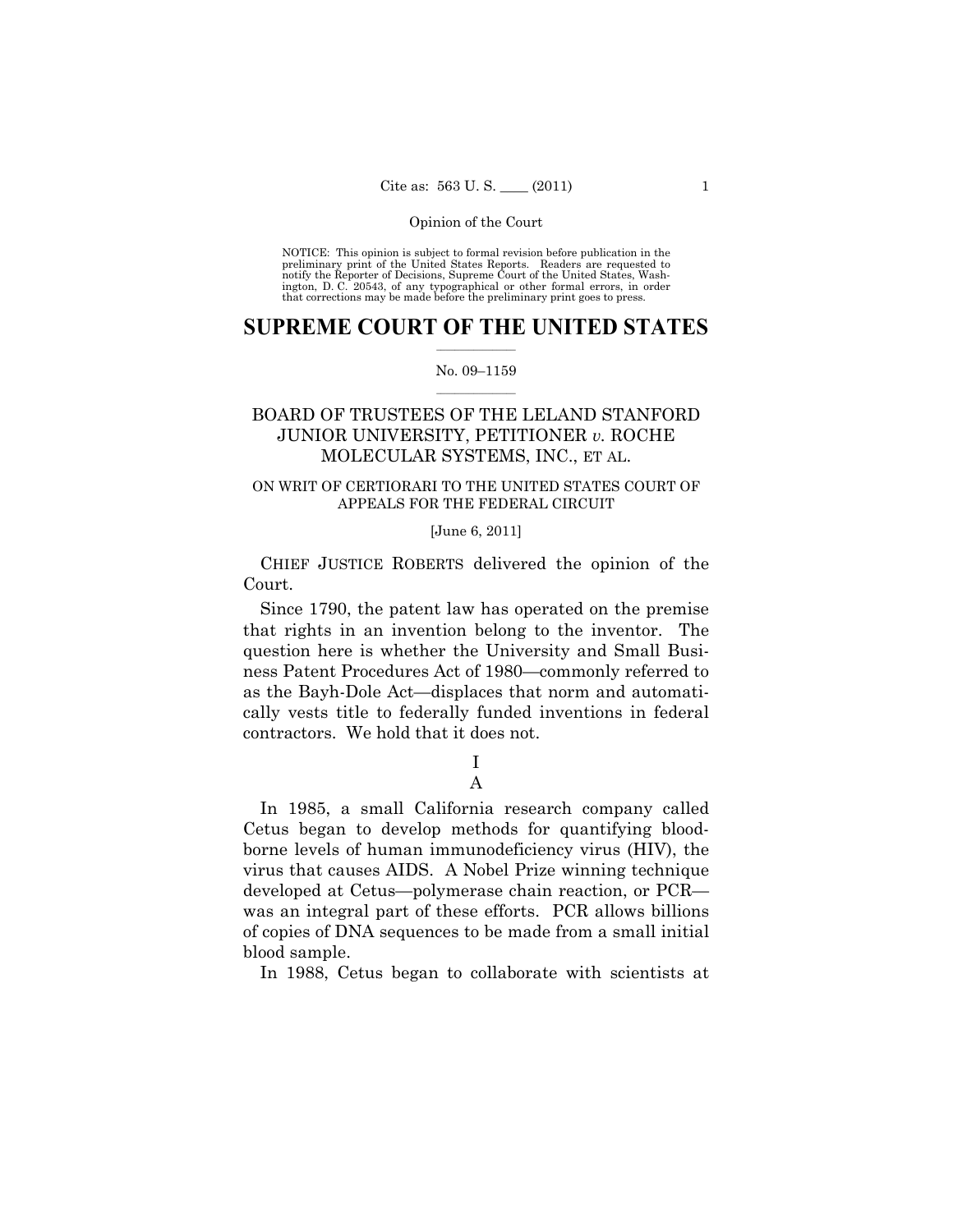Stanford University's Department of Infectious Diseases to test the efficacy of new AIDS drugs. Dr. Mark Holodniy joined Stanford as a research fellow in the department around that time. When he did so, he signed a Copyright and Patent Agreement (CPA) stating that he "agree[d] to assign" to Stanford his "right, title and interest in" inventions resulting from his employment at the University. App. to Pet. for Cert. 118a–119a.

At Stanford Holodniy undertook to develop an improved method for quantifying HIV levels in patient blood samples, using PCR. Because Holodniy was largely unfamiliar with PCR, his supervisor arranged for him to conduct research at Cetus. As a condition of gaining access to Cetus, Holodniy signed a Visitor's Confidentiality Agreement (VCA). That agreement stated that Holodniy "will assign and do[es] hereby assign" to Cetus his "right, title and interest in each of the ideas, inventions and improvements" made "as a consequence of [his] access" to Cetus. *Id.,* at 122a–124a.

For the next nine months, Holodniy conducted research at Cetus. Working with Cetus employees, Holodniy devised a PCR-based procedure for calculating the amount of HIV in a patient's blood. That technique allowed doctors to determine whether a patient was benefiting from HIV therapy.

Holodniy then returned to Stanford where he and other University employees tested the HIV measurement technique. Over the next few years, Stanford obtained written assignments of rights from the Stanford employees involved in refinement of the technique, including Holodniy, and filed several patent applications related to the procedure. Stanford secured three patents to the HIV measurement process.

In 1991, Roche Molecular Systems, a company that specializes in diagnostic blood screening, acquired Cetus's PCR-related assets, including all rights Cetus had ob-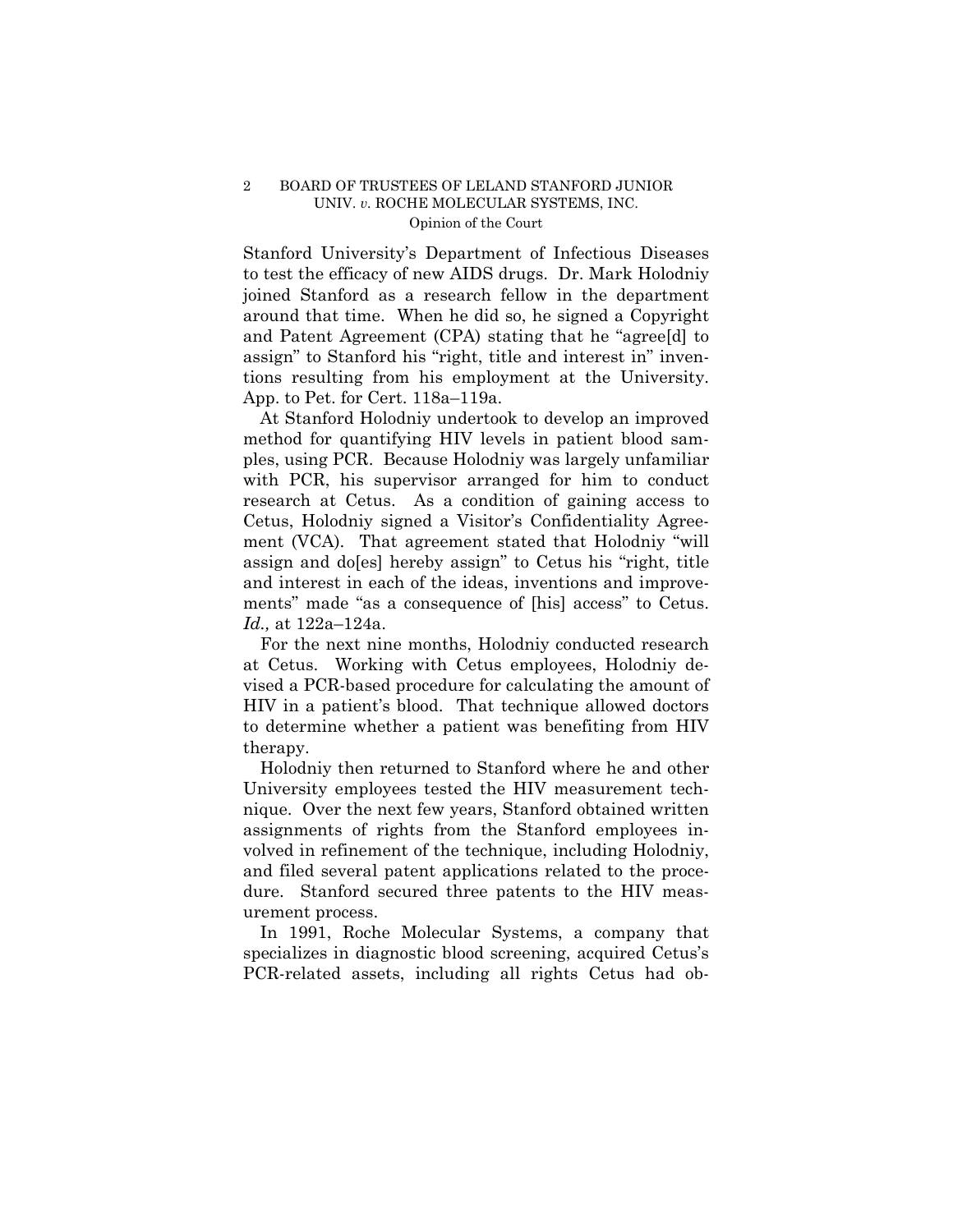tained through agreements like the VCA signed by Holodniy. After conducting clinical trials on the HIV quantification method developed at Cetus, Roche commercialized the procedure. Today, Roche's HIV test "kits are used in hospitals and AIDS clinics worldwide." Brief for Respondents 10–11.

B

In 1980, Congress passed the Bayh-Dole Act to "promote the utilization of inventions arising from federally supported research," "promote collaboration between commercial concerns and nonprofit organizations," and "ensure that the Government obtains sufficient rights in federally supported inventions." 35 U. S. C. §200. To achieve these aims, the Act allocates rights in federally funded "subject invention[s]" between the Federal Government and federal contractors ("any person, small business firm, or nonprofit organization that is a party to a funding agreement"). §§201(e), (c), 202(a). The Act defines "subject invention" as "any invention of the contractor conceived or first actually reduced to practice in the performance of work under a funding agreement." §201(e).

The Bayh-Dole Act provides that contractors may "elect to retain title to any subject invention." §202(a). To be able to retain title, a contractor must fulfill a number of obligations imposed by the statute. The contractor must "disclose each subject invention to the [relevant] Federal agency within a reasonable time"; it must "make a written election within two years after disclosure" stating that the contractor opts to retain title to the invention; and the contractor must "file a patent application prior to any statutory bar date."  $\S$  $202(c)(1)–(3)$ . The "Federal Government may receive title" to a subject invention if a contractor fails to comply with any of these obligations. *Ibid*.

The Government has several rights in federally funded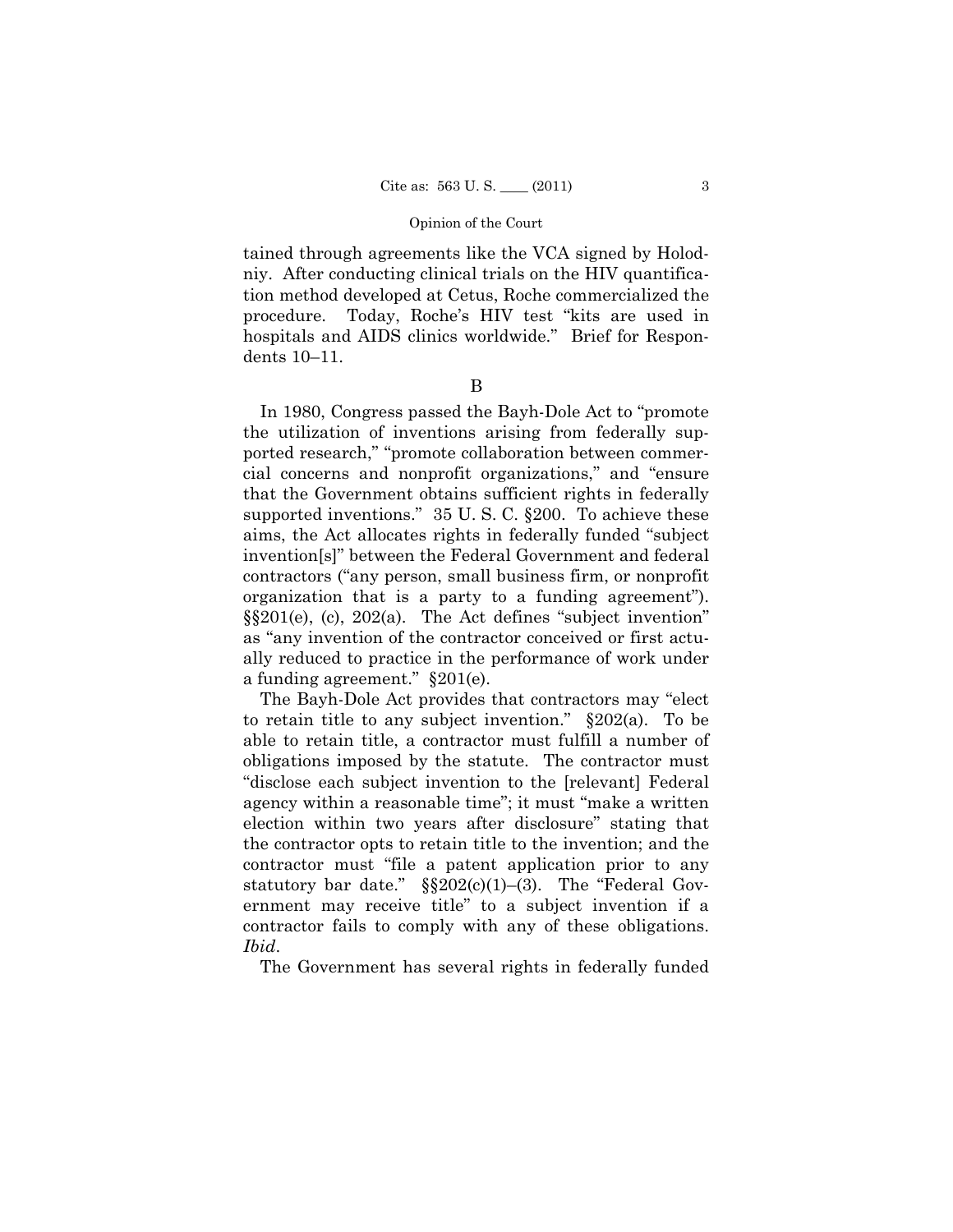subject inventions under the Bayh-Dole Act. The agency that granted the federal funds receives from the contractor "a nonexclusive, nontransferrable, irrevocable, paid-up license to practice . . . [the] subject invention."  $\S 202(c)(4)$ . The agency also possesses "[m]arch-in rights," which permit the agency to grant a license to a responsible third party under certain circumstances, such as when the contractor fails to take "effective steps to achieve practical application" of the invention. §203. The Act further provides that when the contractor does not elect to retain title to a subject invention, the Government "may consider and after consultation with the contractor grant requests for retention of rights by the inventor." §202(d).

Some of Stanford's research related to the HIV measurement technique was funded by the National Institutes of Health (NIH), thereby subjecting the invention to the Bayh-Dole Act. Accordingly, Stanford disclosed the invention, conferred on the Government a nonexclusive, nontransferable, paid-up license to use the patented procedure, and formally notified NIH that it elected to retain title to the invention.

In 2005, the Board of Trustees of Stanford University filed suit against Roche Molecular Systems, Inc., Roche Diagnostics Corporation, and Roche Diagnostics Operations, Inc. (collectively Roche), contending that Roche's HIV test kits infringed Stanford's patents. As relevant here, Roche responded by asserting that it was a co-owner of the HIV quantification procedure, based on Holodniy's assignment of his rights in the Visitor's Confidentiality Agreement. As a result, Roche argued, Stanford lacked standing to sue it for patent infringement. 487 F. Supp. 2d 1099, 1111, 1115 (ND Cal. 2007). Stanford claimed that Holodniy had no rights to assign because the University's HIV research was federally funded, giving the school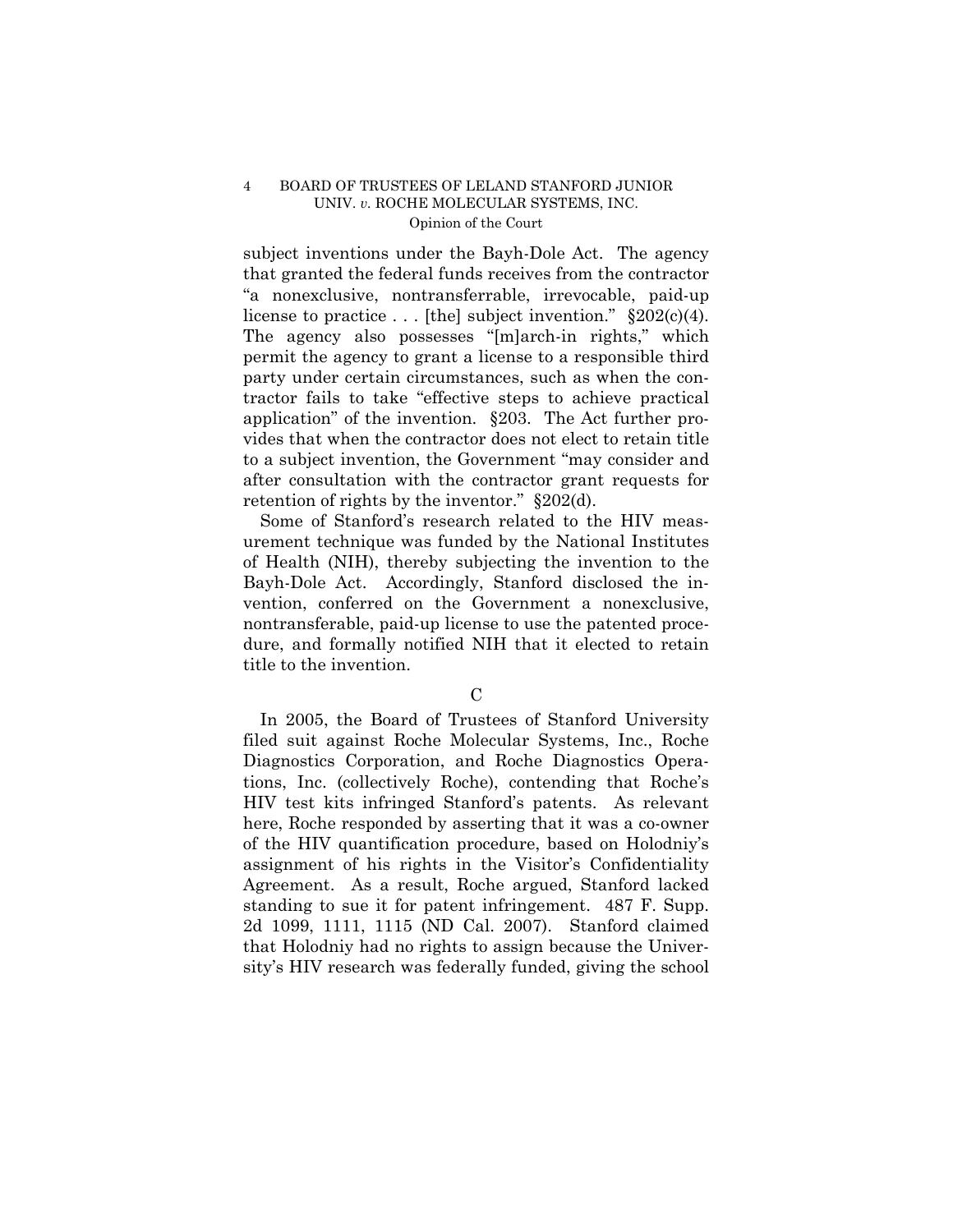superior rights in the invention under the Bayh-Dole Act. *Ibid.*<sup>1</sup>

The District Court held that the "VCA effectively assigned any rights that Holodniy had in the patented invention to Cetus," and thus to Roche. *Id.,* at 1117. But because of the operation of the Bayh-Dole Act, "Holodniy had no interest to assign." *Id.*, at 1117, 1119. The court concluded that the Bayh-Dole Act "provides that the individual inventor may obtain title" to a federally funded invention "only after the government and the contracting party have declined to do so." *Id.*, at 1118.

The Court of Appeals for the Federal Circuit disagreed. First, the court concluded that Holodniy's initial agreement with Stanford in the Copyright and Patent Agreement constituted a mere promise to assign rights in the future, unlike Holodniy's agreement with Cetus in the Visitor's Confidentiality Agreement, which itself assigned Holodniy's rights in the invention to Cetus. See 583 F. 3d 832, 841–842 (2009). Therefore, as a matter of contract law, Cetus obtained Holodniy's rights in the HIV quantification technique through the VCA.2 Next, the court explained that the Bayh-Dole Act "does not automatically void ab initio the inventors' rights in government-funded inventions" and that the "statutory scheme did not automatically void the patent rights that Cetus received from Holodniy." *Id.*, at 844–845. The court held that "Roche possesse[d] an ownership interest in the patents-in-suit"

<sup>1</sup>Roche submitted a host of other claims to the District Court, including that it had "shop rights" to the patents and was entitled to a license to use the patents. See 583 F. 3d 832, 838 (CA Fed. 2009). None of those claims is now before us; we deal only with Roche's claim to coownership to rebut Stanford's standing to bring an infringement action. 2Because the Federal Circuit's interpretation of the relevant assign-

ment agreements is not an issue on which we granted certiorari, we have no occasion to pass on the validity of the lower court's construction of those agreements.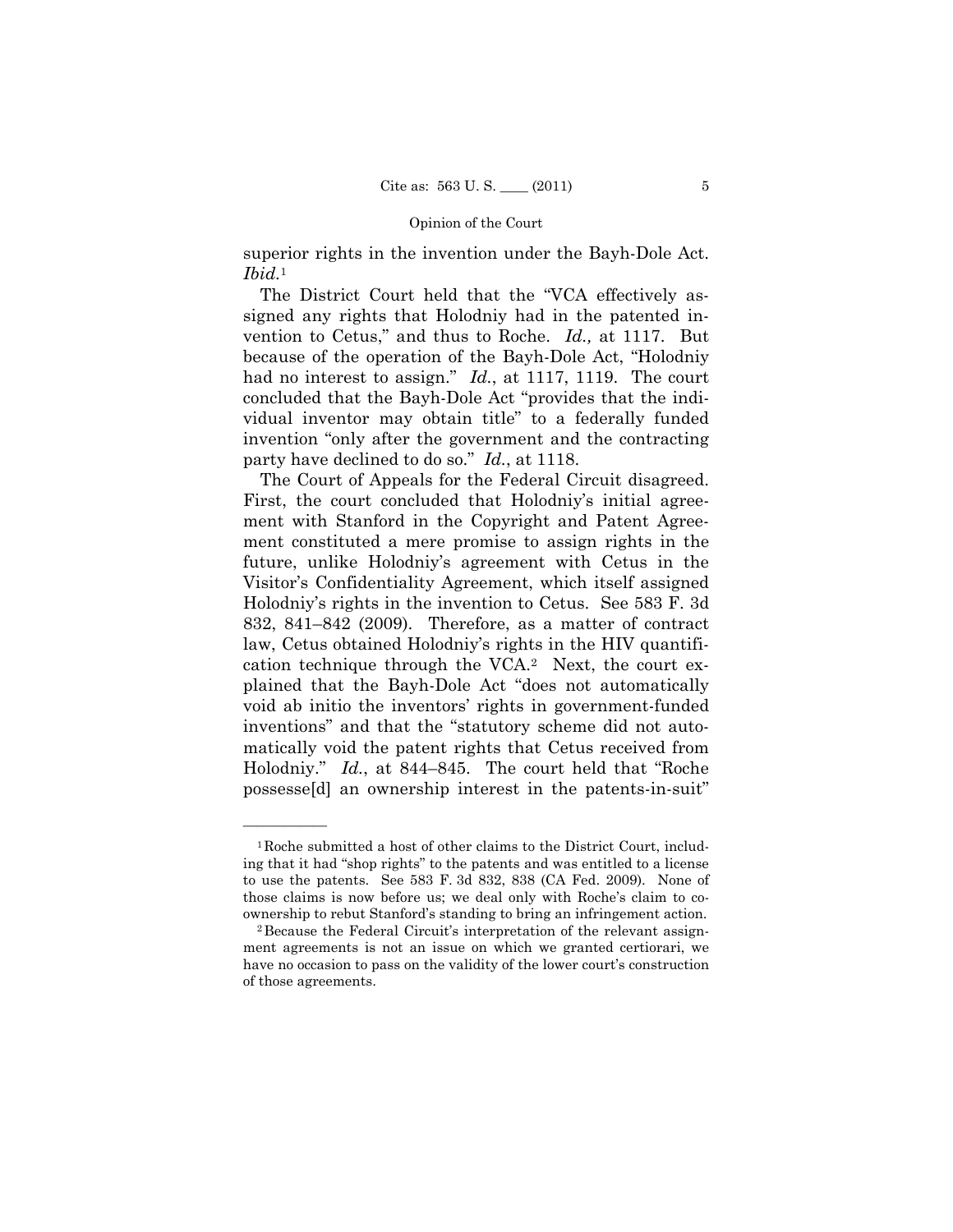that was not extinguished by the Bayh-Dole Act, "depriv[ing] Stanford of standing." *Id.*, at 836–837. The Court of Appeals then remanded the case with instructions to dismiss Stanford's infringement claim. *Id.,* at 849.

We granted certiorari.  $562$  U. S.  $\_\_$  (2010).

## II A

Congress has the authority "[t]o promote the Progress of Science and useful Arts, by securing . . . to Authors and Inventors the exclusive Right to their respective Writings and Discoveries." U. S. Const. Art. I, §8, cl. 8. The first Congress put that power to use by enacting the Patent Act of 1790. That Act provided "[t]hat upon the petition of any person or persons . . . setting forth, that he, she, or they, hath or have invented or discovered" an invention, a patent could be granted to "such petitioner or petitioners" or "their heirs, administrators or assigns." Act of Apr. 10, 1790, §1, 1 Stat. 109–110. Under that law, the first patent was granted in 1790 to Samuel Hopkins, who had devised an improved method for making potash, America's first industrial chemical. U. S. Patent No. 1 (issued July 31, 1790).3

Although much in intellectual property law has changed in the 220 years since the first Patent Act, the basic idea that inventors have the right to patent their inventions has not. Under the law in its current form, "[w]hoever invents or discovers any new and useful process, machine, manufacture, or composition of matter . . . may obtain a patent therefor." 35 U. S. C. §101. The inventor must attest that "he believes himself to be the original and first inventor of the [invention] for which he solicits a patent."

<sup>3</sup>The patent was signed by President George Washington, Secretary of State Thomas Jefferson, and Attorney General Edmund Randolph. See Maxey, Samuel Hopkins, The Holder of the First U. S. Patent: A Study of Failure, 122 Pa. Magazine of Hist. and Biography 6 (1998).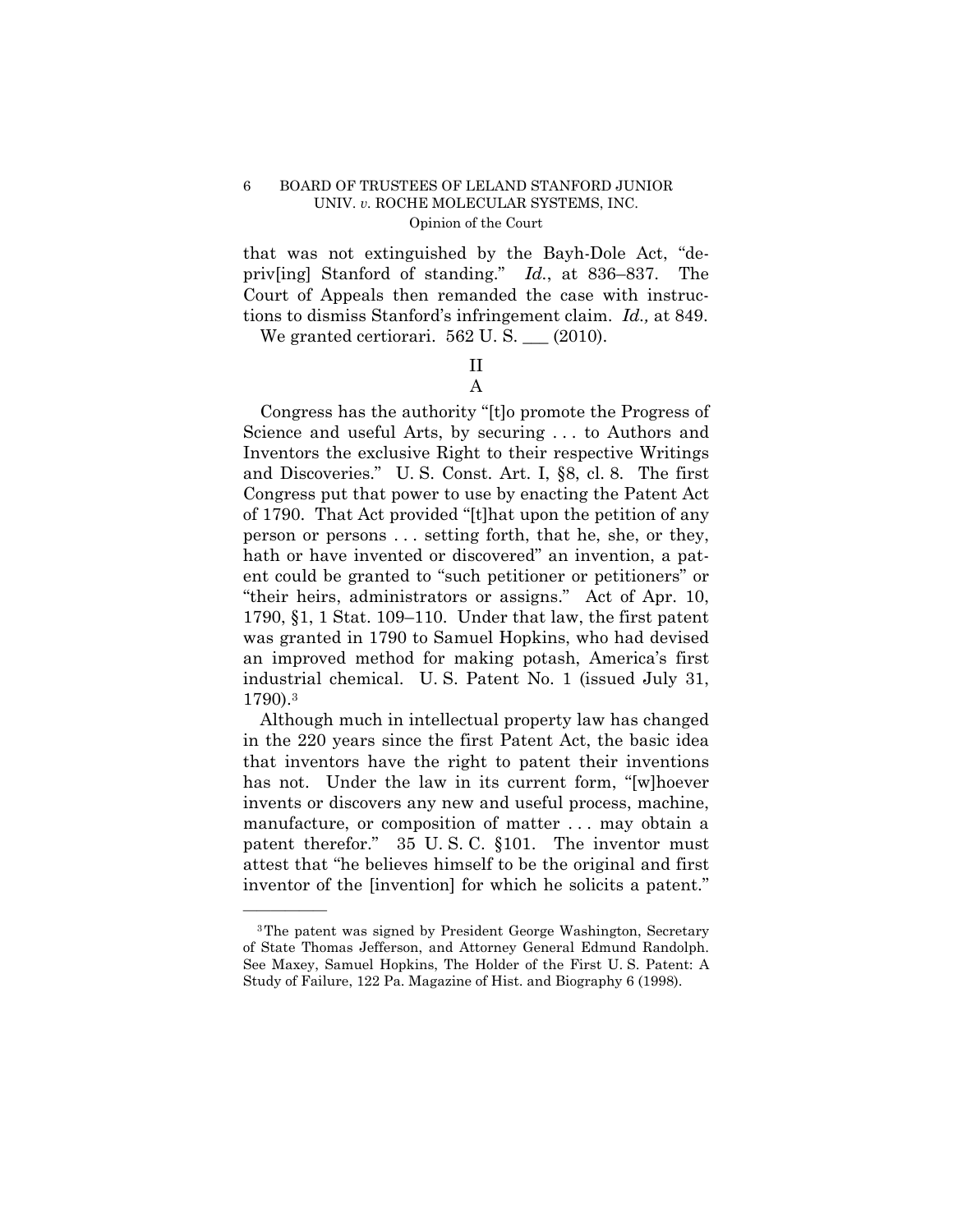§115. In most cases, a patent may be issued only to an applying inventor, or—because an inventor's interest in his invention is "assignable in law by an instrument in writing"—an inventor's assignee. §§151, 152, 261.

Our precedents confirm the general rule that rights in an invention belong to the inventor. See, *e.g., Gayler* v. *Wilder*, 10 How. 477, 493 (1851) ("the discoverer of a new and useful improvement is vested by law with an inchoate right to its exclusive use, which he may perfect and make absolute by proceeding in the manner which the law requires"); *Solomons* v. *United States*, 137 U. S. 342, 346 (1890) ("whatever invention [an inventor] may thus conceive and perfect is his individual property"); *United States* v. *Dubilier Condenser Corp.*, 289 U. S. 178, 188 (1933) (an inventor owns "the product of [his] original thought"). The treatises are to the same effect. See, *e.g.,* 8 Chisum on Patents  $\S 22.01$ , p. 22–2 (2011) ("The presumptive owner of the property right in a patentable invention is the single human inventor").

It is equally well established that an inventor can assign his rights in an invention to a third party. See *Dubilier Condenser Corp*., *supra,* at 187 ("A patent is property and title to it can pass only by assignment"); 8 Chisum on Patents, *supra*, §22.01, at 22–2 ("The inventor . . . [may] transfer ownership interests by written assignment to anyone"). Thus, although others may acquire an interest in an invention, any such interest—as a general rule must trace back to the inventor.

In accordance with these principles, we have recognized that unless there is an agreement to the contrary, an employer does not have rights in an invention "which is the original conception of the employee alone." *Dubilier Condenser Corp*., 289 U. S., at 189. Such an invention "remains the property of him who conceived it." *Ibid*. In most circumstances, an inventor must expressly grant his rights in an invention to his employer if the employer is to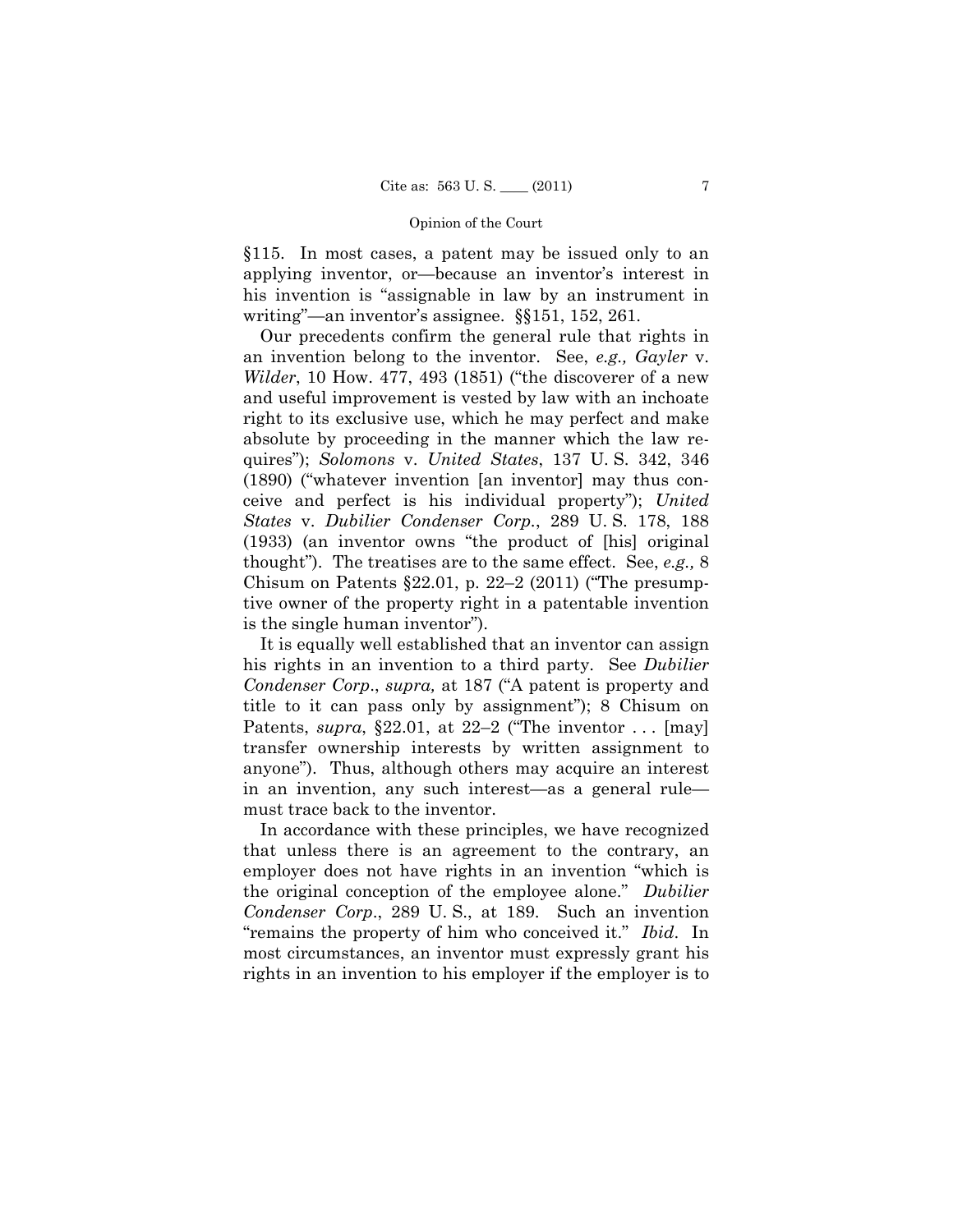obtain those rights. See *id.*, at 187 ("The respective rights and obligations of employer and employee, touching an invention conceived by the latter, spring from the contract of employment").

B

Stanford and the United States as *amicus curiae* contend that the Bayh-Dole Act reorders the normal priority of rights in an invention when the invention is conceived or first reduced to practice with the support of federal funds. In their view, the Act moves inventors from the front of the line to the back by vesting title to federally funded inventions in the inventor's employer—the federal contractor. See Brief for Petitioner 26–27; Brief for United States as *Amicus Curiae* 6.

Congress has in the past divested inventors of their rights in inventions by providing unambiguously that inventions created pursuant to specified federal contracts become the property of the United States. For example, with respect to certain contracts dealing with nuclear material and atomic energy, Congress provided that title to such inventions "shall be vested in, and be the property of, the [Atomic Energy] Commission." 42 U. S. C. §2182. Congress has also enacted laws requiring that title to certain inventions made pursuant to contracts with the National Aeronautics and Space Administration "shall be the exclusive property of the United States," Pub. L. 111– 314, §3, 124 Stat. 3339, 51 U. S. C. §20135(b)(1), and that title to certain inventions under contracts with the Department of Energy "shall vest in the United States." 42 U. S. C. §5908.

Such language is notably absent from the Bayh-Dole Act. Nowhere in the Act is title expressly vested in contractors or anyone else; nowhere in the Act are inventors expressly deprived of their interest in federally funded inventions. Instead, the Act provides that contractors may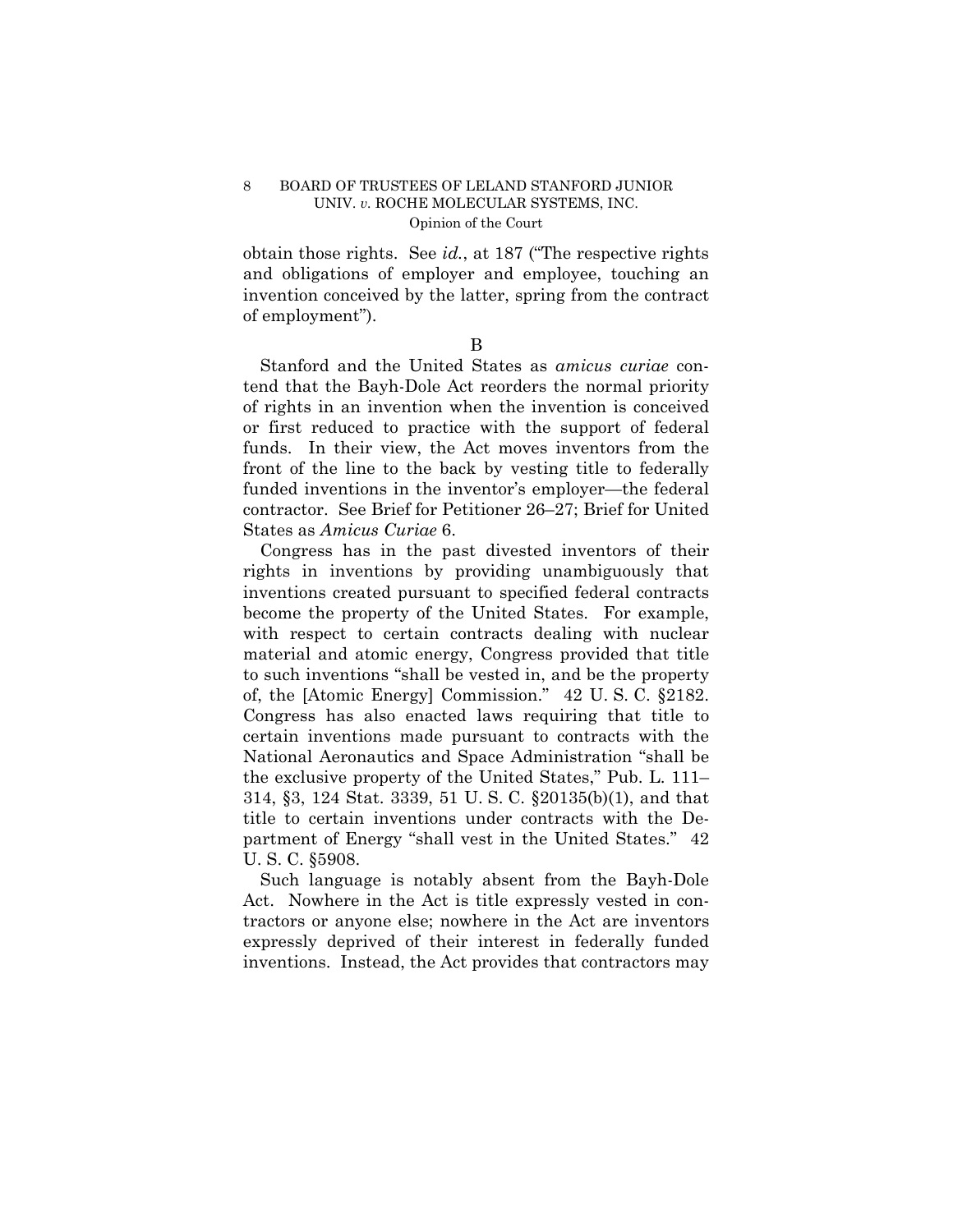"elect to retain title to any subject invention." 35 U. S. C. §202(a). A "subject invention" is defined as "any invention of the contractor conceived or first actually reduced to practice in the performance of work under a funding agreement." §201(e).

Stanford asserts that the phrase "invention of the contractor" in this provision "is naturally read to include all inventions made by the contractor's employees with the aid of federal funding." Brief for Petitioner 32 (footnote omitted). That reading assumes that Congress subtly set aside two centuries of patent law in a statutory definition. It also renders the phrase "of the contractor" superfluous. If the phrase "of the contractor" were deleted from the definition of "subject invention," the definition would cover "any invention . . . conceived or first actually reduced to practice in the performance of work under a funding agreement." Reading "of the contractor" to mean "all inventions made by the contractor's employees with the aid of federal funding," as Stanford would, adds nothing that is not already in the definition, since the definition already covers inventions made under the funding agreement. That is contrary to our general "reluctan[ce] to treat statutory terms as surplusage." *Duncan* v. *Walker*, 533 U. S. 167, 174 (2001) (internal quotation marks omitted).

Construing the phrase to refer instead to a particular category of inventions conceived or reduced to practice under a funding agreement—inventions "of the contractor," that is, those owned by or belonging to the contractor—makes the phrase meaningful in the statutory definition. And "invention owned by the contractor" or "invention belonging to the contractor" are natural readings of the phrase "invention of the contractor." As we have explained, "[t]he use of the word 'of' denotes ownership." *Poe* v. *Seaborn*, 282 U. S. 101, 109 (1930); see *Flores-* $Figure 7a$  v. *United States*, 556 U.S.  $\_\_\_\$ ,  $\_\_\_\$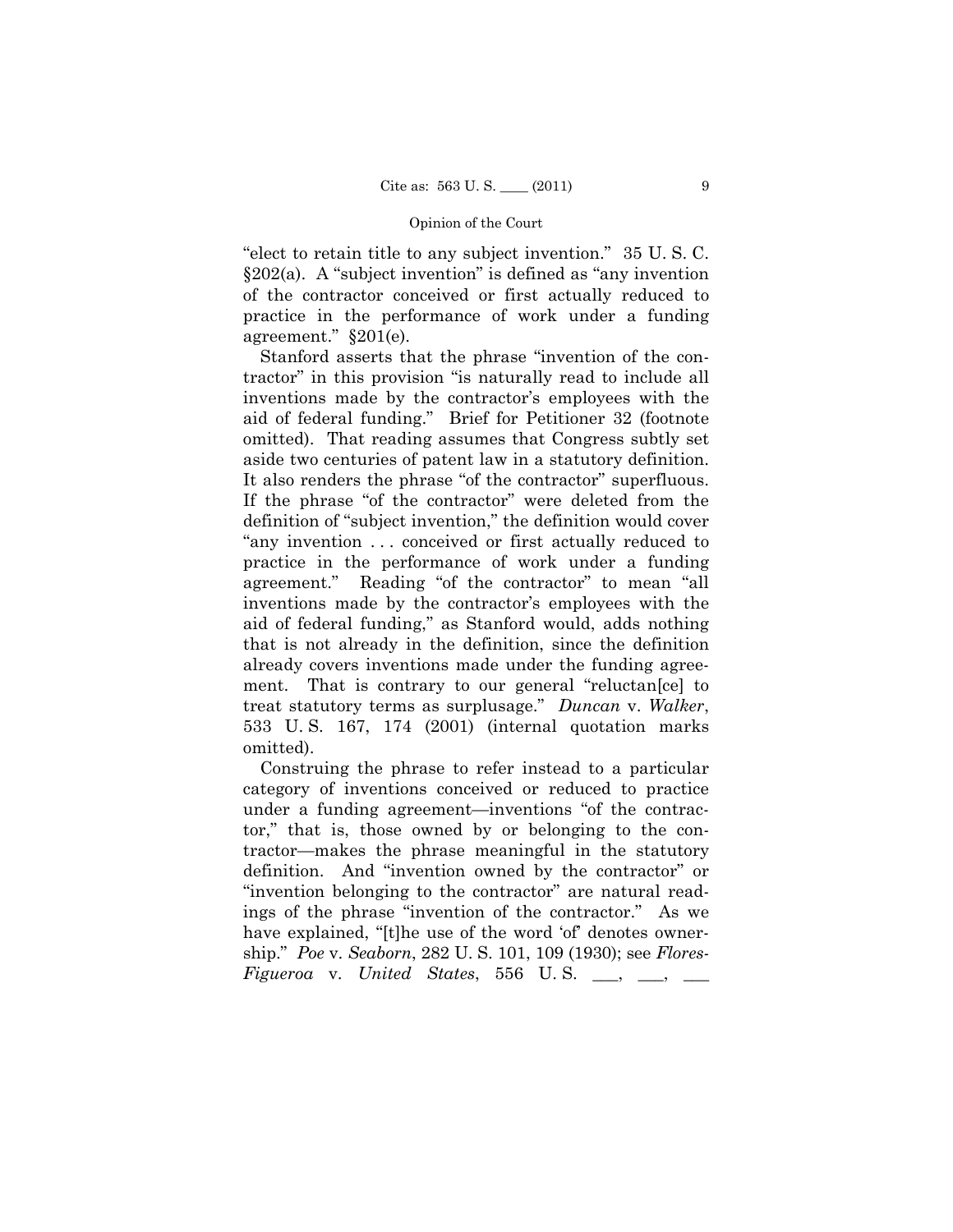(2009) (slip op., at 2, 11) (treating the phrase "identification [papers] of another person" as meaning such items belonging to another person (internal quotation marks omitted)); *Ellis* v. *United States*, 206 U. S. 246, 259 (1907) (interpreting the phrase "works of the United States" to mean "works belonging to the United States" (internal quotation marks omitted)).

That reading follows from a common definition of the word "of." See Webster's Third New International Dictionary 1565 (2002) ("of" can be "used as a function word indicating a possessive relationship"); New Oxford American Dictionary 1180 (2d ed. 2005) (defining "of" as "indicating an association between two entities, typically one of belonging"); Webster's New Twentieth Century Dictionary 1241 (2d ed. 1979) (defining "of" as "belonging to").

Stanford's reading of the phrase "invention of the contractor" to mean "all inventions made by the contractor's employees" is plausible enough in the abstract; it is often the case that whatever an employee produces in the course of his employment belongs to his employer. No one would claim that an autoworker who builds a car while working in a factory owns that car. But, as noted, patent law has always been different: We have rejected the idea that mere employment is sufficient to vest title to an employee's invention in the employer. Against this background, a contractor's invention—an "invention of the contractor" does not automatically include inventions made by the contractor's employees.4

<sup>4</sup>The dissent suggests that "we could interpret the Bayh-Dole Act as ordinarily assuming, and thereby ordinarily requiring, an assignment of patent rights by the federally funded employee to the federally funded employer." *Post*, at 8. That suggestion is based in large part on Executive Order 10096, which "governs Federal Government employeeto-employer patent right assignments." *Post,* at 9. Lest there be any doubt, employees of nonfederal entities that have federal funding contracts—like Holodniy—are *not* federal employees. And there is no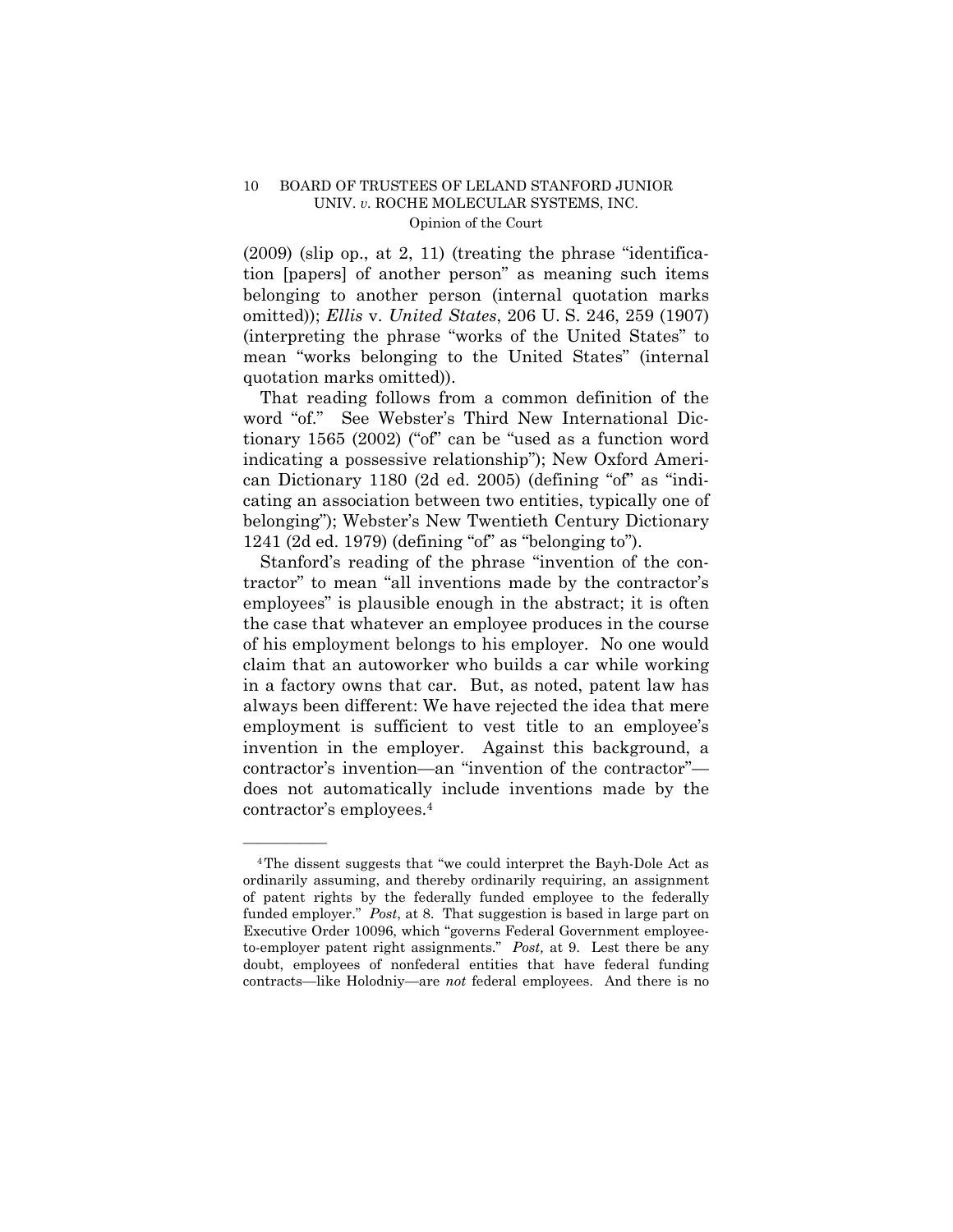The Bayh-Dole Act's provision stating that contractors may "elect to *retain* title" confirms that the Act does not *vest* title. 35 U. S. C. §202(a) (emphasis added). Stanford reaches the opposite conclusion, but only because it reads "retain" to mean "acquire" and "receive." Brief for Petitioner 36 (internal quotation marks omitted). That is certainly not the common meaning of "retain." "[R]etain" means "to hold or continue to hold in possession or use." Webster's Third, *supra*, at 1938; see Webster's New Collegiate Dictionary 980 (1980) ("to keep in possession or use"); American Heritage Dictionary 1109 (1969) ("[t]o keep or hold in one's possession"). You cannot retain something unless you already have it. See *Alaska* v. *United States*, 545 U. S. 75, 104 (2005) (interpreting the phrase "the United States shall retain title to all property" to mean that "[t]he United States . . . retained title to *its*  property located within Alaska's borders") (emphasis added). The Bayh-Dole Act does not confer title to federally funded inventions on contractors or authorize contractors to unilaterally take title to those inventions; it simply assures contractors that they may keep title to whatever it is they already have. Such a provision makes sense in a statute specifying the respective rights and responsibilities of federal contractors and the Government.

The Bayh-Dole Act states that it "take[s] precedence over any other Act which would require a disposition of rights in subject inventions . . . that is inconsistent with" the Act. 35 U. S. C. §210(a). The United States as *amicus curiae* argues that this provision operates to displace the basic principle, codified in the Patent Act, that an inventor owns the rights to his invention. See Brief for United States 21. But because the Bayh-Dole Act, including

equivalent executive order governing invention rights with respect to federally funded research; that issue is of course addressed by the Bayh-Dole Act.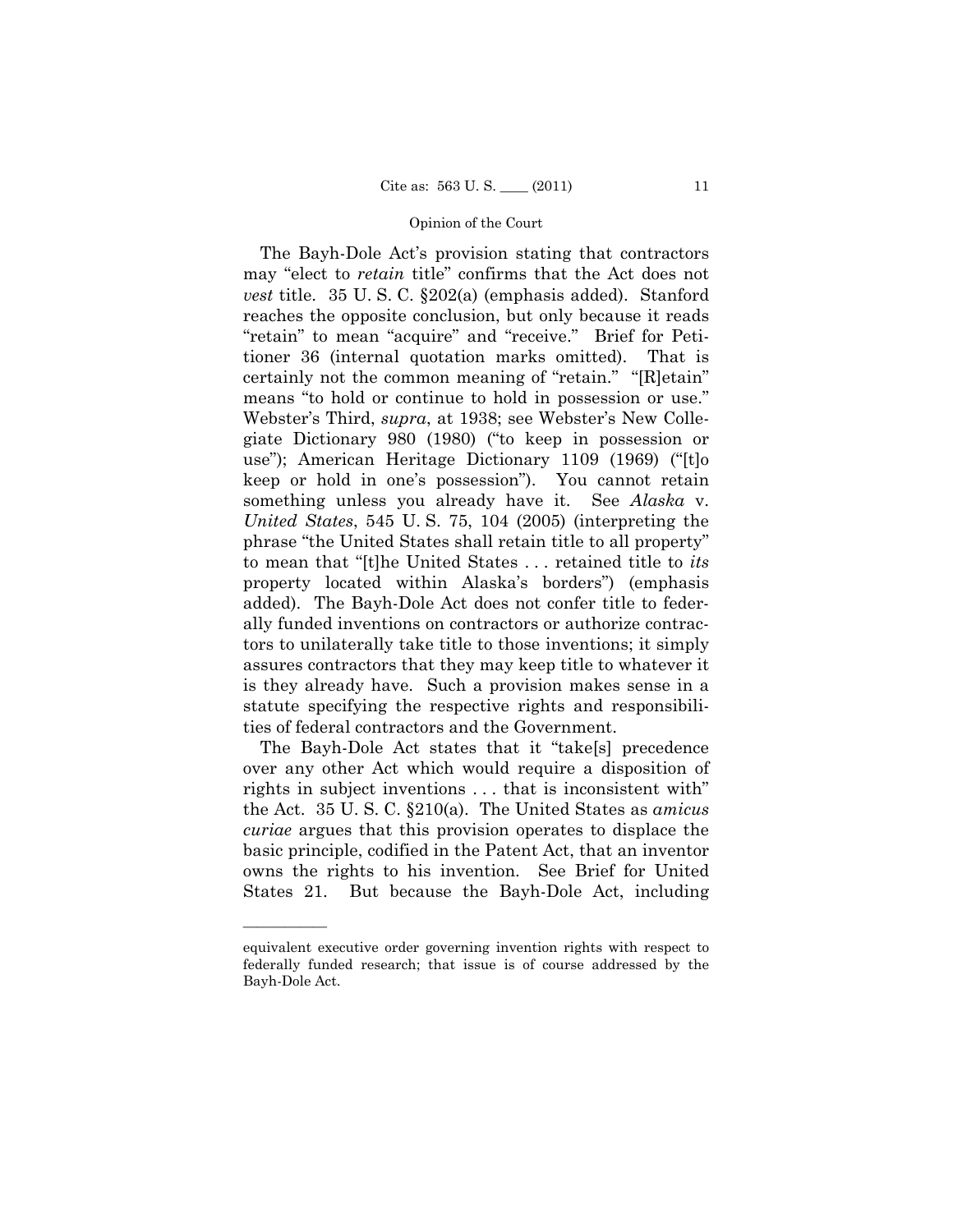$§210(a)$ , applies only to "subject inventions"—"inventions" of the contractor"—it does not displace an inventor's antecedent title to his invention. Only when an invention belongs to the contractor does the Bayh-Dole Act come into play. The Act's disposition of rights—like much of the rest of the Bayh-Dole Act—serves to clarify the order of priority of rights between the Federal Government and a federal contractor in a federally funded invention that already belongs to the contractor. Nothing more.5

The isolated provisions of the Bayh-Dole Act dealing with inventors' rights in subject inventions are consistent with our construction of the Act. Under the Act, a federal agency may "grant requests for retention of rights by the inventor . . . [i]f a contractor does not elect to retain title to a subject invention." §202(d). If an employee inventor never had title to his invention because title vested in the contractor by operation of law—as Stanford submits—it would be odd to allow the Government to grant "requests for retention of rights by the inventor." By using the word "retention," §202(d) assumes that the inventor had rights in the subject invention at some point, undermining the notion that the Act automatically vests title to federally funded inventions in federal contractors.6

<sup>&</sup>lt;sup>5</sup>Far from superseding the Patent Act in such a backhanded way, it is clear that  $\S210(a)$ 's concern is far narrower. That provision specifies 21 different statutory provisions that the Bayh-Dole Act "take[s] precedence over," the vast majority of which deal with the division of ownership in certain inventions between a contractor and the Government. 35 U. S. C. §§210(a)(1)–(21); see, *e.g.,* §§210(a)(19)–(20) (the Bayh-Dole Act takes precedence over "section 6(b) of the Solar Photovoltaic Energy Research Development and Demonstration Act" and "section 12 of the Native Latex Commercialization and Economic Development Act").<br><sup>6</sup>Stanford contends that it cannot be the case "that the contractor can

only 'retain title' to an invention that it already owns, while an inventor may be considered for 'retention' of title only when he has assigned title away." Reply Brief for Petitioner 8. That argument has some force. But there may be situations where an inventor, by the terms of an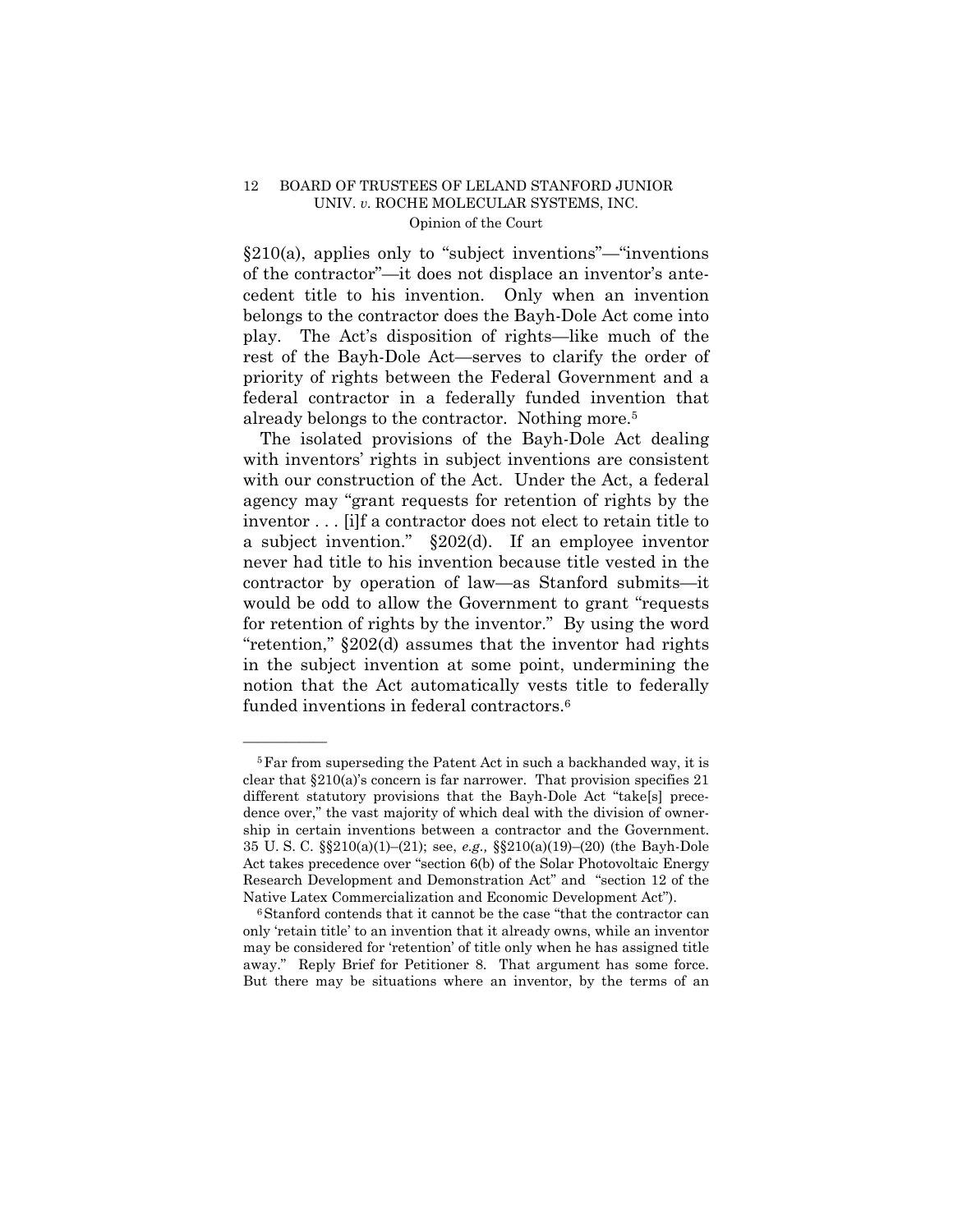The limited scope of the Act's procedural protections also bolsters our conclusion. The Bayh-Dole Act expressly confers on contractors the right to challenge a Government-imposed impediment to retaining title to a subject invention. §202(b)(4). As Roche correctly notes, however, "the Act contains not a single procedural protection for third parties that have neither sought nor received federal funds," such as cooperating private research institutions. Brief for Respondents 29. Nor does the Bayh-Dole Act allow inventors employed by federal contractors to contest their employer's claim to a subject invention. The Act, for example, does not expressly permit an interested third party or an inventor to challenge a claim that a particular invention was supported by federal funding. In a world in which there is frequent collaboration between private entities, inventors, and federal contractors, see Brief for Pharmaceutical Research and Manufacturers of America as *Amicus Curiae* 22–23, that absence would be deeply troubling. But the lack of procedures protecting inventor and third-party rights makes perfect sense if the Act applies only when a federal contractor has already acquired title to an inventor's interest. In that case, there is no need to protect inventor or third-party rights, because the only rights at issue are those of the contractor and the Government.

The Bayh-Dole Act applies to subject inventions "conceived *or* first actually reduced to practice in the performance of work" "funded in whole *or in part* by the Federal Government." 35 U. S. C. §§201(e), 201(b) (emphasis added). Under Stanford's construction of the Act, title to

assignment, has subsidiary rights in an invention to which a contractor has title, as §202(d) suggests. Compare §202(d) ("retention of *rights*") with §202(a) ("retain *title*") (emphasis added). And at the end of the day, it is Stanford's contention that "retain" must be "read as a synonym for 'acquire' or 'receive'" that dooms its argument on this point. Brief for Petitioner 37.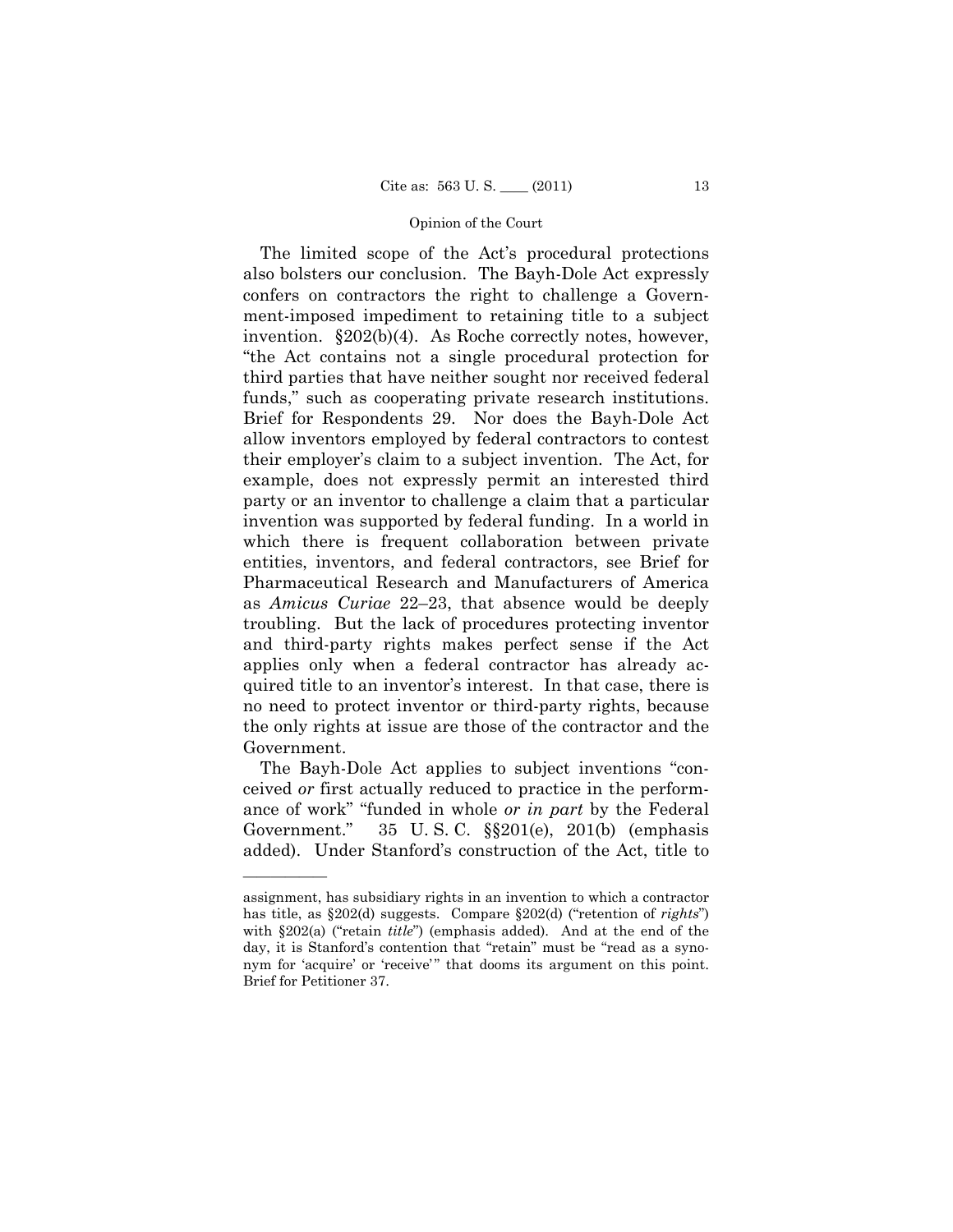one of its employee's inventions could vest in the University even if the invention was conceived before the inventor became a University employee, so long as the invention's reduction to practice was supported by federal funding. What is more, Stanford's reading suggests that the school would obtain title to one of its employee's inventions even if only one dollar of federal funding was applied toward the invention's conception or reduction to practice.

It would be noteworthy enough for Congress to supplant one of the fundamental precepts of patent law and deprive inventors of rights in their own inventions. To do so under such unusual terms would be truly surprising. We are confident that if Congress had intended such a sea change in intellectual property rights it would have said so clearly—not obliquely through an ambiguous definition of "subject invention" and an idiosyncratic use of the word "retain." Cf. *Whitman* v. *American Trucking Assns., Inc.*, 531 U. S. 457, 468 (2001) ("Congress . . . does not alter the fundamental details of a regulatory scheme in vague terms or ancillary provisions").

Though unnecessary to our conclusion, it is worth noting that our construction of the Bayh-Dole Act is reflected in the common practice among parties operating under the Act. Contractors generally institute policies to obtain assignments from their employees. See Brief for Respondents 34; Brief for Pharmaceutical Research and Manufacturers of America as *Amicus Curiae* 13–18. Agencies that grant funds to federal contractors typically expect those contractors to obtain assignments. So it is with NIH, the agency that granted the federal funds at issue in this case. In guidance documents made available to contractors, NIH has made clear that "[b]y law, an inventor has initial ownership of an invention" and that contractors should therefore "have in place employee agreements requiring an inventor to 'assign' or give ownership of an invention to the organization upon acceptance of Federal funds." NIH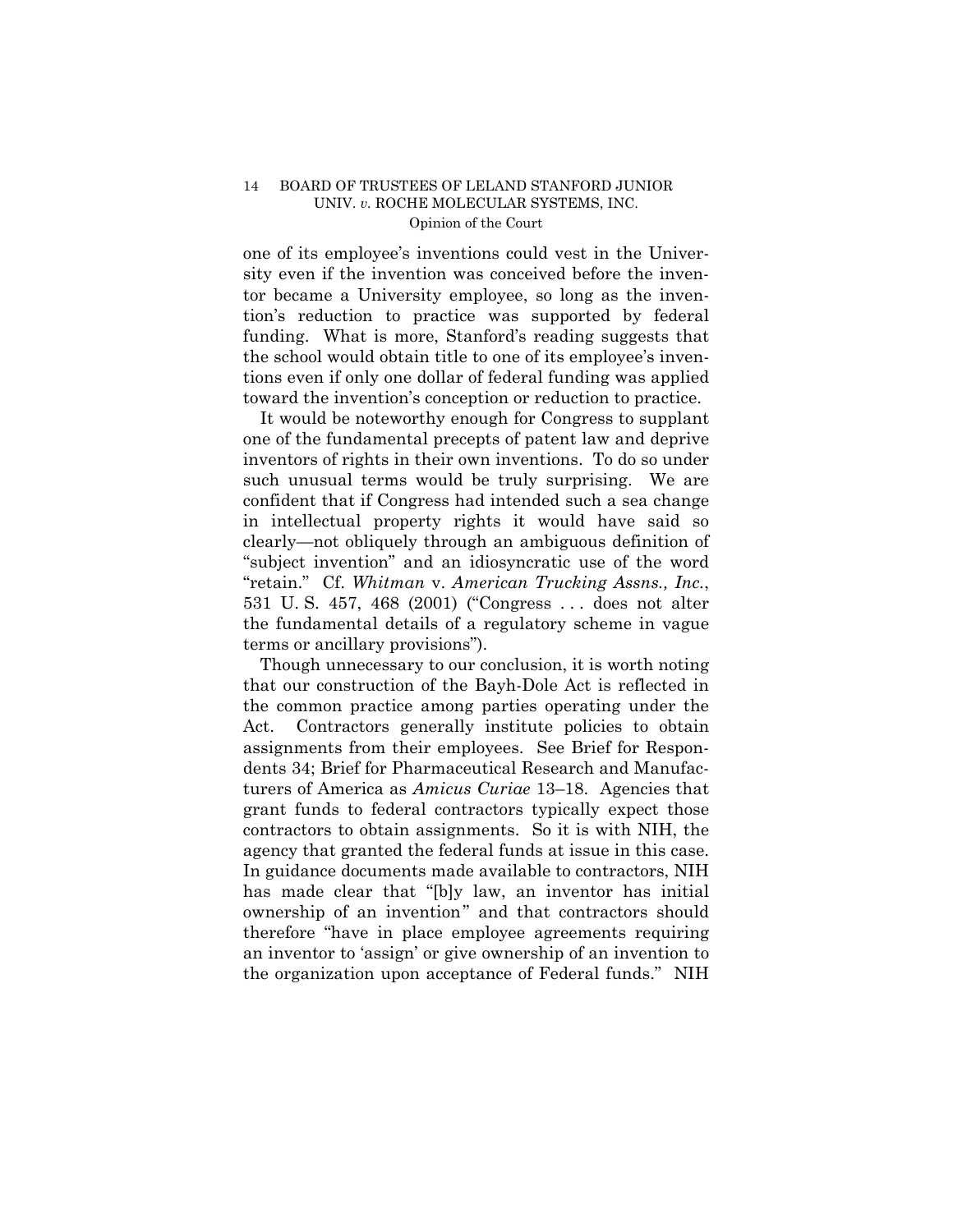Policies, Procedures, and Forms, A "20–20" View of Invention Reporting to the National Institutes of Health (Sept. 22, 1995). Such guidance would be unnecessary if Stanford's reading of the statute were correct.

Stanford contends that reading the Bayh-Dole Act as not vesting title to federally funded inventions in federal contractors "fundamentally undermin[es]" the Act's framework and severely threatens its continued "successful application." Brief for Petitioner 45. We do not agree. As just noted, universities typically enter into agreements with their employees requiring the assignment to the university of rights in inventions. With an effective assignment, those inventions—if federally funded—become "subject inventions" under the Act, and the statute as a practical matter works pretty much the way Stanford says it should. The only significant difference is that it does so without violence to the basic principle of patent law that inventors own their inventions.

The judgment of the Court of Appeals for the Federal Circuit is affirmed.

*It is so ordered.*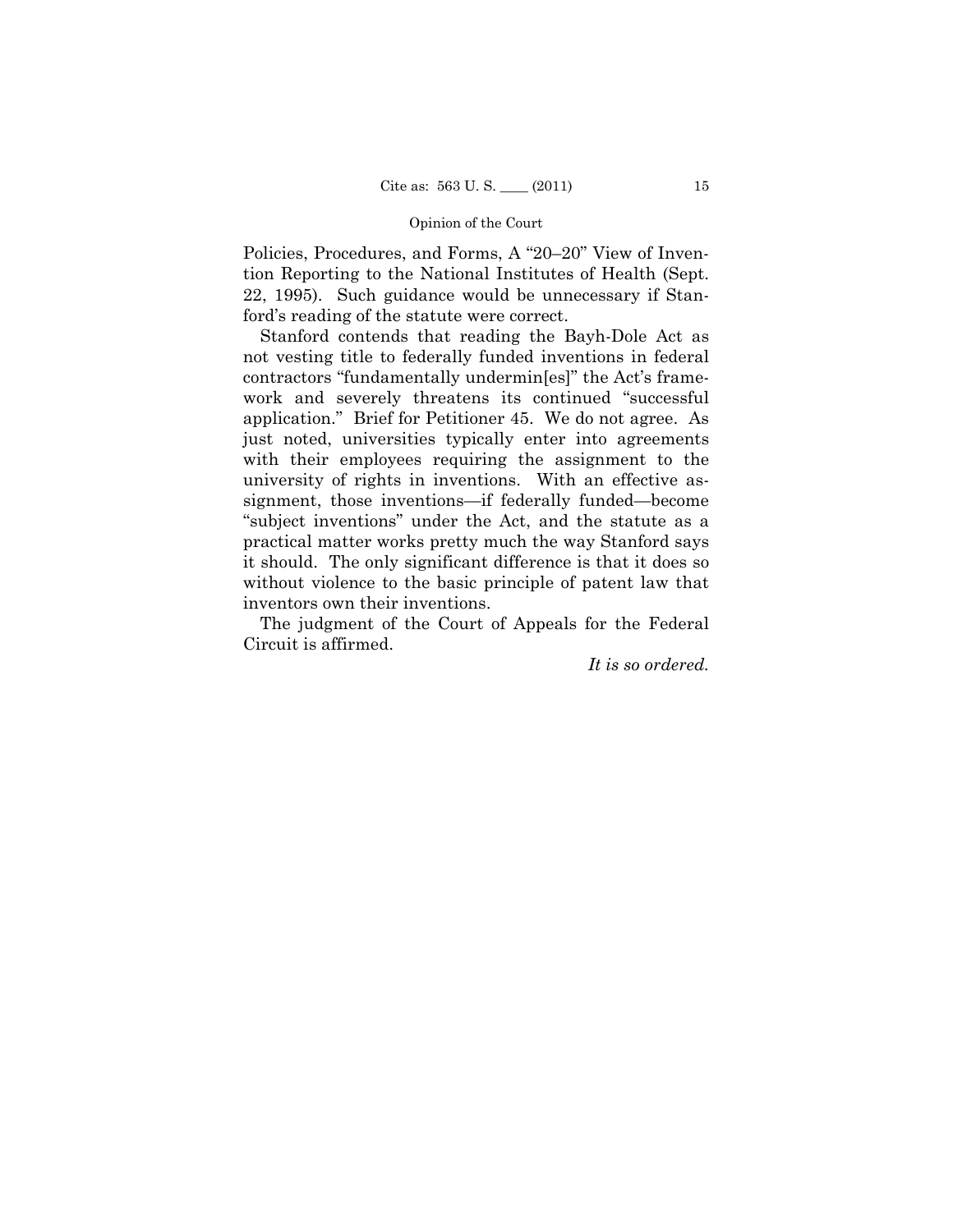SOTOMAYOR, J., concurring

## $\frac{1}{2}$  , where  $\frac{1}{2}$ **SUPREME COURT OF THE UNITED STATES**

#### $\frac{1}{2}$  ,  $\frac{1}{2}$  ,  $\frac{1}{2}$  ,  $\frac{1}{2}$  ,  $\frac{1}{2}$  ,  $\frac{1}{2}$ No. 09–1159

## BOARD OF TRUSTEES OF THE LELAND STANFORD JUNIOR UNIVERSITY, PETITIONER *v.* ROCHE MOLECULAR SYSTEMS, INC., ET AL.

## ON WRIT OF CERTIORARI TO THE UNITED STATES COURT OF APPEALS FOR THE FEDERAL CIRCUIT

[June 6, 2011]

#### JUSTICE SOTOMAYOR, concurring.

I agree with the Court's resolution of this case and with its reasoning. I write separately to note that I share JUSTICE BREYER's concerns as to the principles adopted by the Court of Appeals for the Federal Circuit in *FilmTec Corp.* v. *Allied-Signal, Inc.*, 939 F. 2d 1568 (1991), and the application of those principles to agreements that implicate the Bayh-Dole Act. See *post*, at 6–10 (dissenting opinion). Because Stanford failed to challenge the decision below on these grounds, I agree that the appropriate disposition is to affirm. Like the dissent, however, I understand the majority opinion to permit consideration of these arguments in a future case. See *ante*, at 5, n. 2.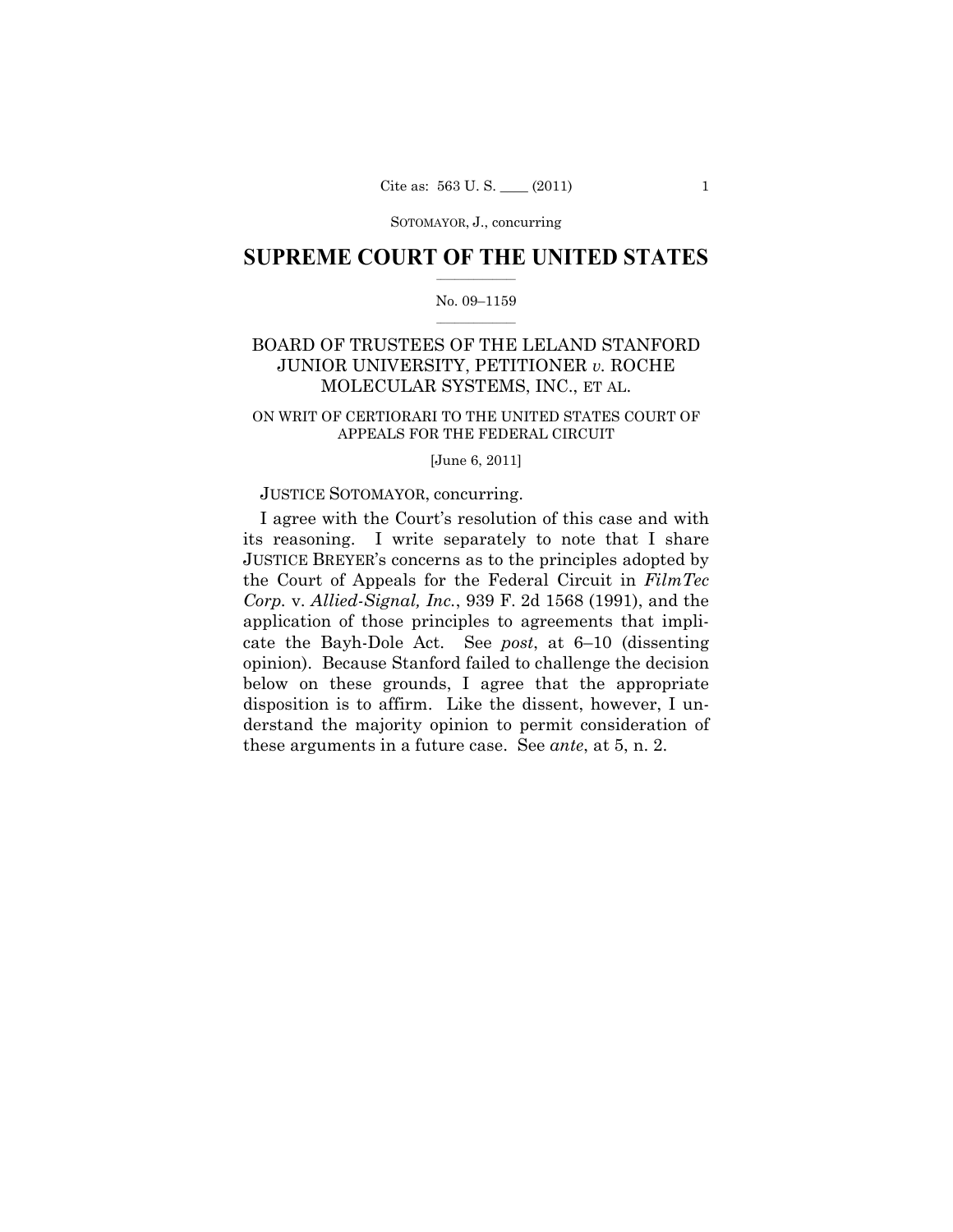BREYER, J., dissenting

## $\frac{1}{2}$  , where  $\frac{1}{2}$ **SUPREME COURT OF THE UNITED STATES**

#### $\frac{1}{2}$  ,  $\frac{1}{2}$  ,  $\frac{1}{2}$  ,  $\frac{1}{2}$  ,  $\frac{1}{2}$  ,  $\frac{1}{2}$ No. 09–1159

# BOARD OF TRUSTEES OF THE LELAND STANFORD JUNIOR UNIVERSITY, PETITIONER *v.* ROCHE MOLECULAR SYSTEMS, INC., ET AL.

## ON WRIT OF CERTIORARI TO THE UNITED STATES COURT OF APPEALS FOR THE FEDERAL CIRCUIT

#### [June 6, 2011]

 JUSTICE BREYER, with whom JUSTICE GINSBURG joins, dissenting.

The question presented in this case is:

"Whether a federal contractor university's statutory right under the Bayh-Dole Act, 35 U. S. C. §§200–212, in inventions arising from federally funded research can be terminated unilaterally by an individual inventor through a separate agreement purporting to assign the inventor's rights to a third party." Brief for Petitioner i.

In my view, the answer to this question is likely no. But because that answer turns on matters that have not been fully briefed (and are not resolved by the opinion of the Court), I would return this case to the Federal Circuit for further argument.

The Bayh-Dole Act creates a three-tier system for patent rights ownership applicable to federally funded research conducted by nonprofit organizations, such as universities, and small businesses. It sets forth conditions that mean (1) the funded firm; (2) failing that, the United States Government; and (3) failing that, the employee who made

I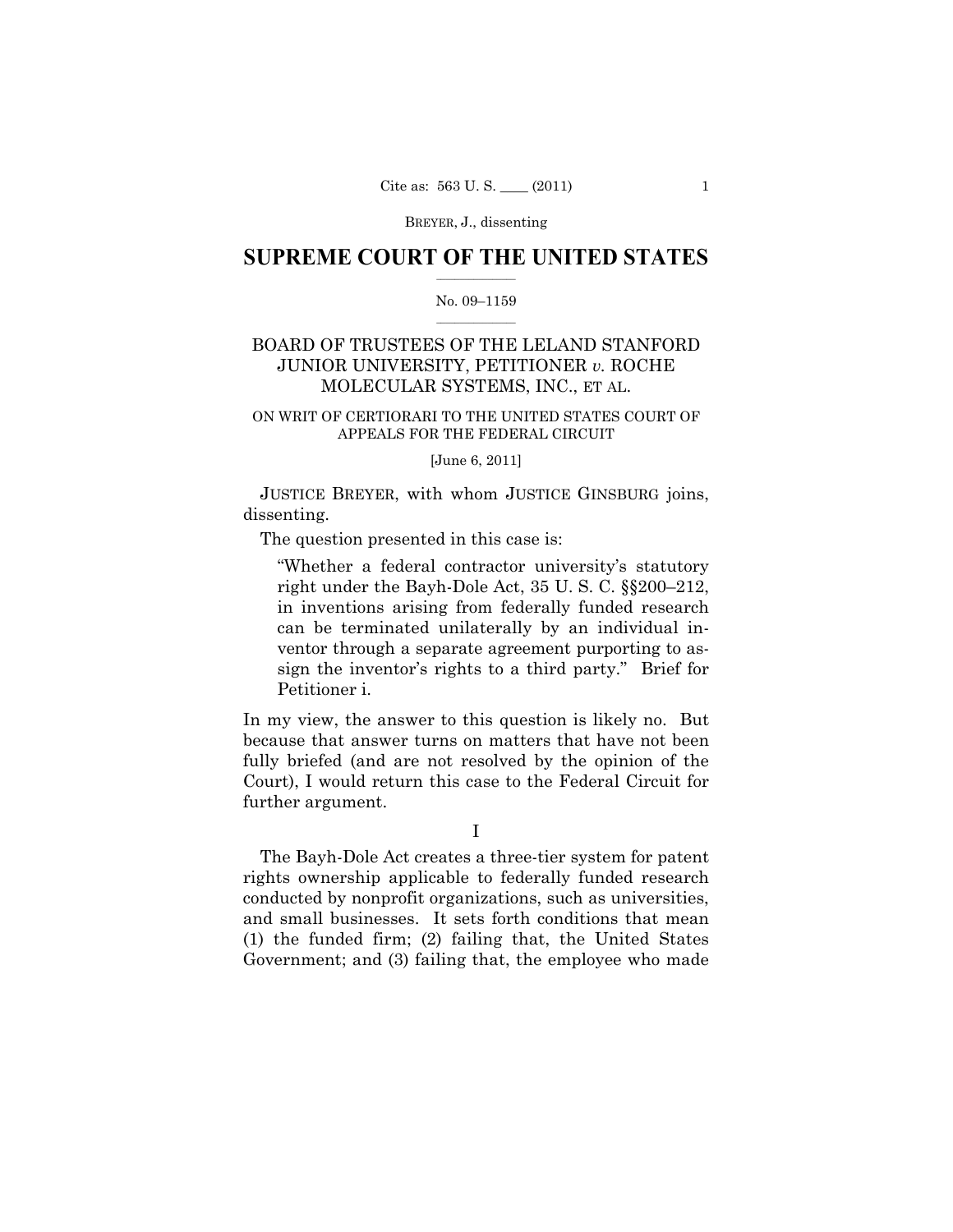## 2 BOARD OF TRUSTEES OF LELAND STANFORD JUNIOR UNIV. *v.* ROCHE MOLECULAR SYSTEMS, INC. BREYER, J., dissenting

the invention, will likely obtain (or retain) any resulting patent rights (normally in that just-listed order). 35 U. S. C. §§202–203. The statute applies to "subject invention[s]" defined as "any *invention of the contractor*  conceived or first actually reduced to practice in the performance of work under a funding agreement." §201(e) (emphasis added). Since the "contractor" (*e.g.,* a university or small business) is unlikely to "conceiv[e]" of an idea or "reduc[e]" it "to practice" *other than* through its employees, the term "invention of the contractor" must refer to the work and ideas of those employees. We all agree that the term covers those employee inventions that the employee properly assigns to the contractor, *i.e.*, his or her employer. But does the term "subject invention" also include inventions that the employee fails to assign properly?

II

Congress enacted this statute against a background norm that often, but not always, denies individual inventors patent rights growing out of research for which the public has already paid. This legal norm reflects the fact that patents themselves have both benefits and costs. Patents, for example, help to elicit useful inventions and research and to assure public disclosure of technological advances. See, *e.g., Mazer* v. *Stein*, 347 U. S. 201, 219 (1954); *Bilski* v. *Kappos*, 561 U. S. \_\_\_, \_\_\_ (2010) (slip op., at 4); *id.,* at \_\_\_ (slip op., at 10) (Stevens, J., concurring in judgment). But patents sometimes mean unnecessarily high prices or restricted dissemination; and they sometimes discourage further innovation and competition by requiring costly searches for earlier, related patents or by tying up ideas, which, were they free, would more effectively spur research and development. See, *e.g., Laboratory Corp. of America Holdings* v. *Metabolite Laboratories, Inc.*, 548 U. S. 124, 128 (2006) (BREYER, J., dissenting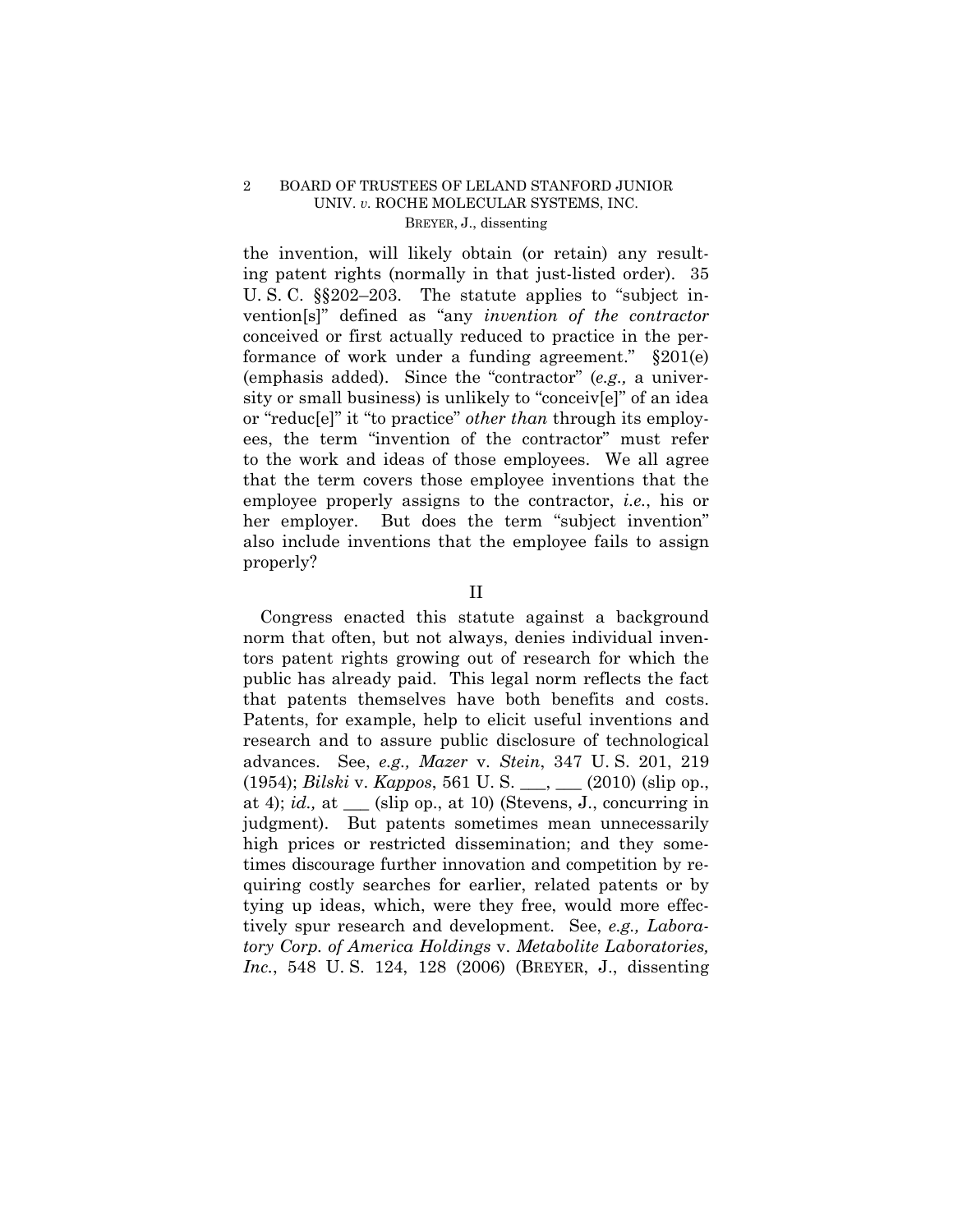#### BREYER, J., dissenting

from dismissal of certiorari as improvidently granted); Heller & Eisenberg, Can Patents Deter Innovation? The Anticommons in Biomedical Research, 280 Science 698 (1998).

Thus, Thomas Jefferson wrote of "the difficulty of drawing a line between the things which are worth to the public the embarrassment of an exclusive patent, and those which are not." Letter to Isaac McPherson (Aug. 13, 1813), in 6 Writings of Thomas Jefferson 181 (H. Washington ed. 1854). And James Madison favored the patent monopoly because it amounted to "compensation for" a community "benefit." Monopolies. Perpetuities. Corporations. Ecclesiastical Endowments., in J. Madison, Writings 756 (J. Rakove ed. 1999).

The importance of assuring this community "benefit" is reflected in legal rules that may deny or limit the award of patent rights where the public has already paid to produce an invention, lest the public bear the potential costs of patent protection where there is no offsetting need for such protection to elicit that invention. Why should the public have to pay twice for the same invention?

Legal rules of this kind include an Executive Order that ordinarily gives to the Government "the entire right, title and interest" to inventions made by Government employees who "conduct or perform research, development work, or both." 37 CFR §501.6 (2010) (codifying, as amended, Exec. Order 10096, 3 CFR 292 (1949–1953 Comp.)). See also *Heinemann* v. *United States*, 796 F. 2d 451, 455–456 (CA Fed. 1986) (holding Executive Order constitutional and finding "no 'taking' because the invention was not the property of Heinemann"). They also include statutes, which, in specific research areas, give the Government title to inventions made pursuant to Government contracts. See Atomic Energy Act of 1954, §152, 68 Stat. 944 (codified as amended at 42 U. S. C. §2182); National Aeronautics and Space Act of 1958, §305, 72 Stat. 435 (codified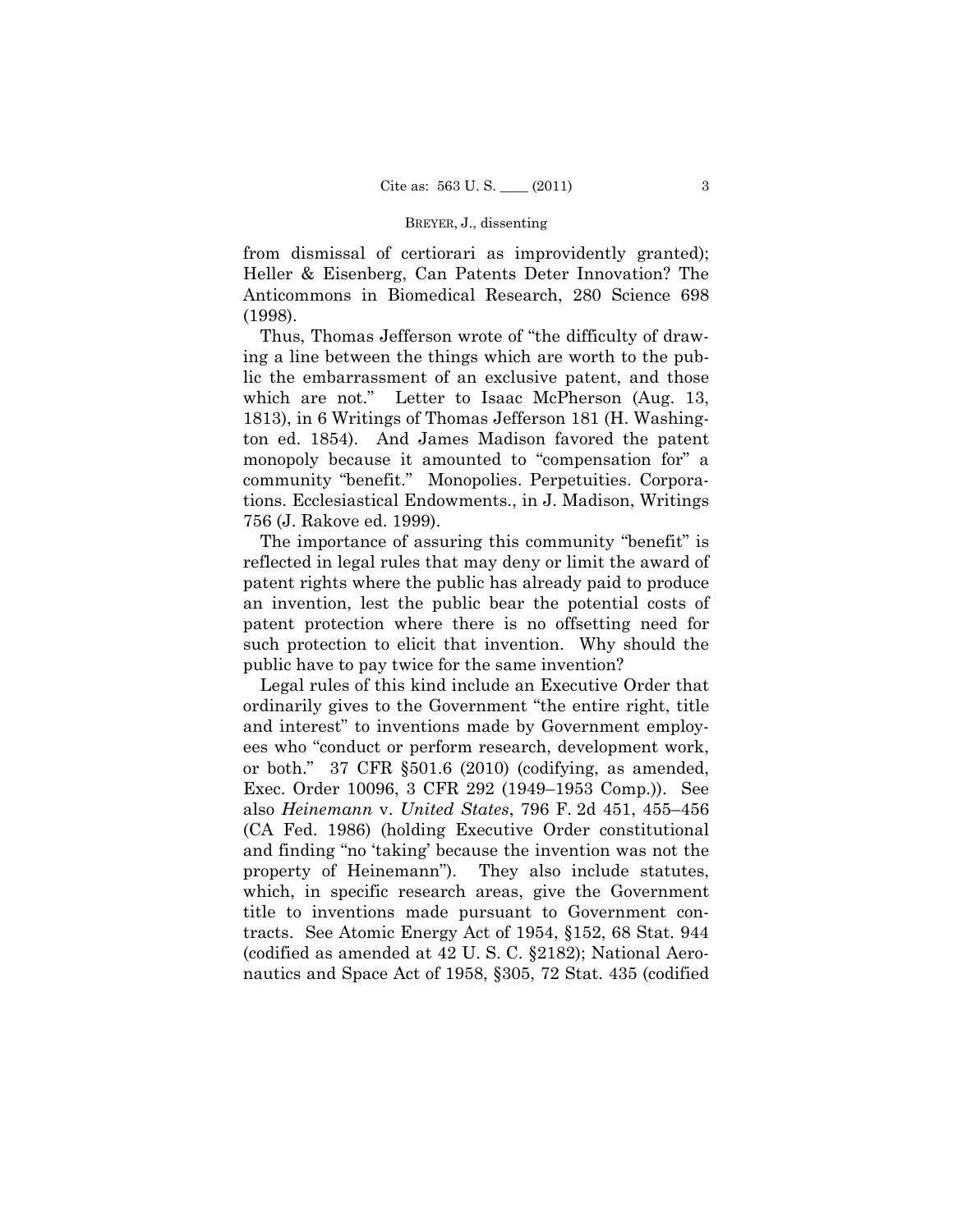## 4 BOARD OF TRUSTEES OF LELAND STANFORD JUNIOR UNIV. *v.* ROCHE MOLECULAR SYSTEMS, INC. BREYER, J., dissenting

at 42 U. S. C. §2457), repealed by §6, 124 Stat. 3444; Federal Nonnuclear Energy Research and Development Act of 1974, §9, 88 Stat. 1887 (codified as amended at 42 U. S. C. §5908(a)). And they have included Government regulations, established prior to the Bayh-Dole Act's enactment, that work in roughly similar ways. See, *e.g.,* 45 CFR §650.4(b) (1977) (National Science Foundation regulations providing that Foundation would "determine the disposition of the invention [made under the grant] and title to and rights under any patent application"); §§8.1(a), 8.2(d) (Department of Health, Education, and Welfare regulations providing that inventions made under department grants "shall be subject to determination" by the agency and that the department may "require that all domestic rights in the invention shall be assigned to the United States").

These legal rules provide the basic background against which Congress passed the Bayh-Dole Act. And the Act's provisions reflect a related effort to assure that rights to inventions arising out of research for which the public has paid are distributed and used in ways that further specific important public interests. I agree with the majority that the Act does not simply take the individual inventors' rights and grant them to the Government. Rather, it assumes that the federal funds' recipient, say a university or small business, will possess those rights. The Act leaves those rights in the hands of that recipient, not because it seeks to make the public pay twice for the same invention, but for a special public policy reason. In doing so, it seeks to encourage those institutions *to commercialize* inventions that otherwise might not realize their potentially beneficial public use. 35 U. S. C. §200. The Act helps assure that commercialization (while "promot[ing] free competition" and "protect[ing] the public," *ibid.*) by imposing a set of conditions upon the federal funds recipient, by providing that sometimes the Government will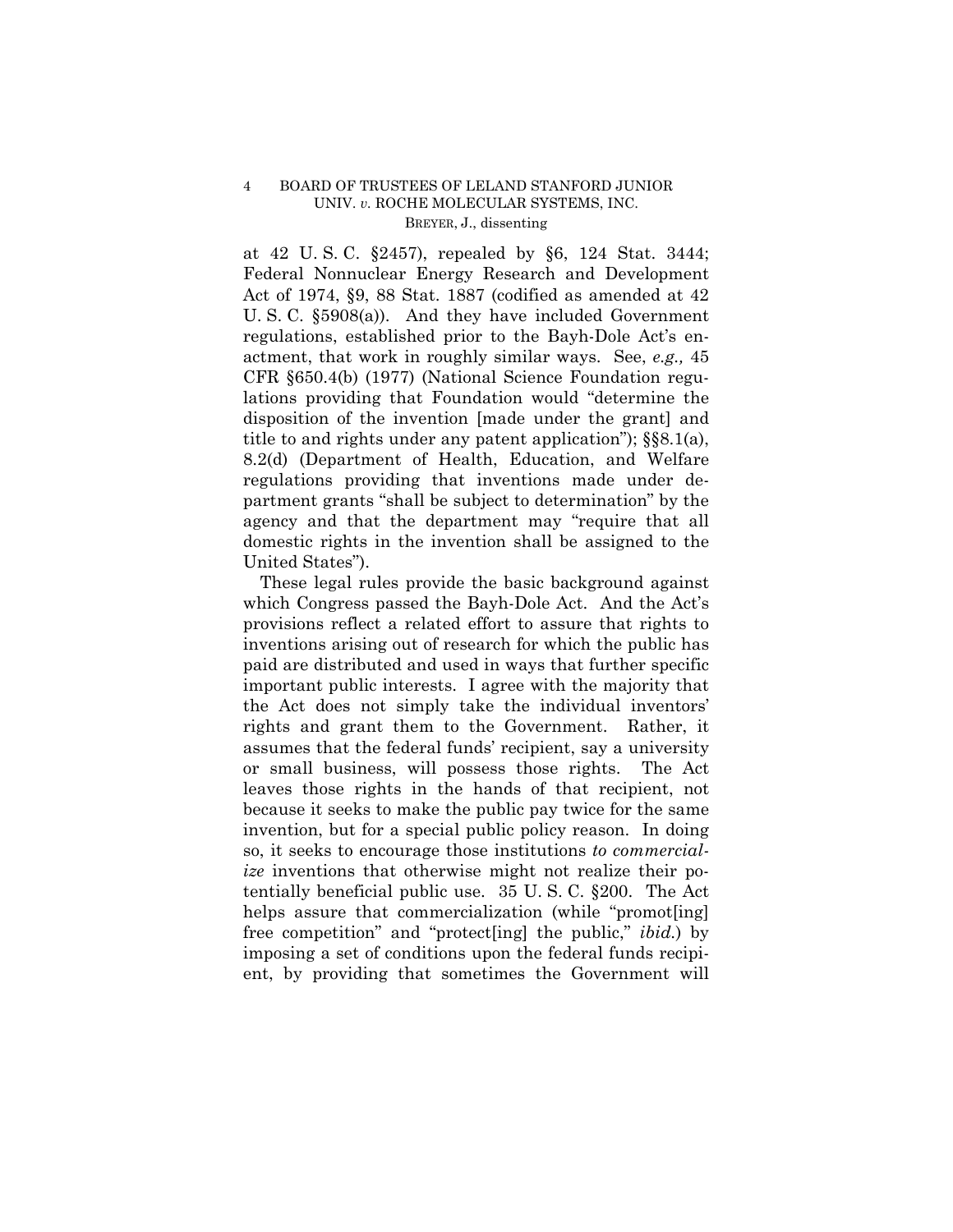#### BREYER, J., dissenting

take direct control of the patent rights, and by adding that on occasion the Government will permit the individual inventor to retain those rights. §§202–203.

Given this basic statutory objective, I cannot so easily accept the majority's conclusion—that the individual inventor can lawfully assign an invention (produced by public funds) to a third party, thereby taking that invention out from under the Bayh-Dole Act's restrictions, conditions, and allocation rules. That conclusion, in my view, is inconsistent with the Act's basic purposes. It may significantly undercut the Act's ability to achieve its objectives. It allows individual inventors, for whose invention the public has paid, to avoid the Act's corresponding restrictions and conditions. And it makes the commercialization and marketing of such an invention more difficult: A potential purchaser of rights from the contractor, say a university, will not know if the university itself possesses the patent right in question or whether, as here, the individual, inadvertently or deliberately, has previously assigned the title to a third party.

Moreover, I do not agree that the language to which the majority points—the words "invention of the contractor" and "retain"—requires its result. As the majority concedes, Stanford's alternative reading of the phrase "'invention of the contractor'" is "plausible enough in the abstract." *Ante*, at 10. Nor do I agree that the Act's lack of an explicit provision for "an interested third party" to claim that an invention was not the result of federal funding "bolsters" the majority's interpretation. *Ante*, at 13. In any event, universities and businesses have worked out ways to protect the various participants to research. See Brief for Association of American Universities et al. as *Amici Curiae* 22–24 (hereinafter AAU Brief); App. 118– 124 (Materials Transfer Agreement between Cetus and Stanford University).

Ultimately, the majority rejects Stanford's reading (and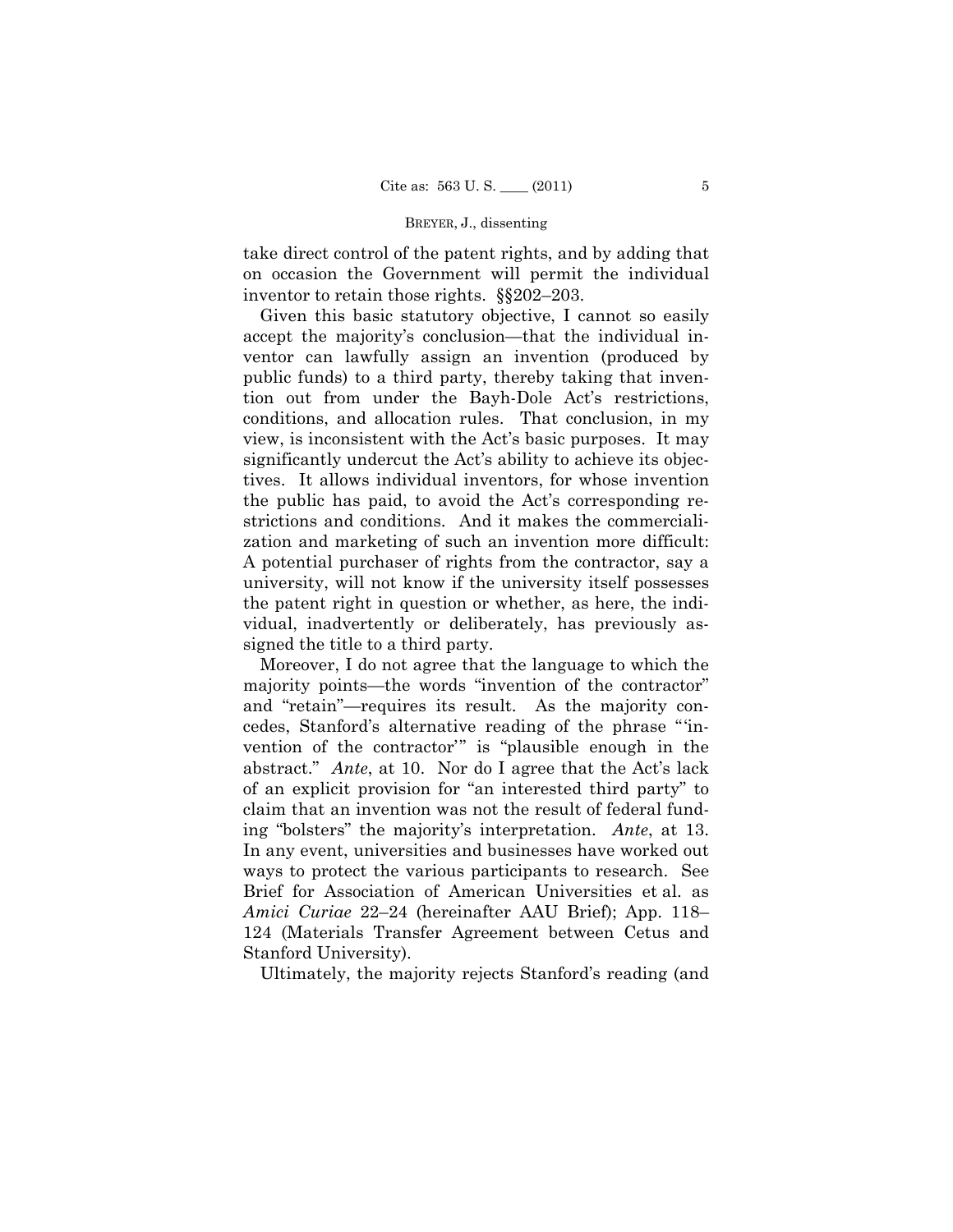## 6 BOARD OF TRUSTEES OF LELAND STANFORD JUNIOR UNIV. *v.* ROCHE MOLECULAR SYSTEMS, INC. BREYER, J., dissenting

the Government's reading) of the Act because it believes that it is inconsistent with certain background norms of patent law, norms that ordinarily provide an individual inventor with full patent rights. *Ante*, at 10*.* But in my view, the competing norms governing rights in inventions for which the public has already paid, along with the Bayh-Dole Act's objectives, suggest a different result.

#### III

There are two different legal routes to what I consider an interpretation more consistent with the statute's objectives. First, we could set aside the Federal Circuit's interpretation of the licensing agreements and its related licensing doctrine. That doctrine governs interpretation of licensing agreements made *before* an invention is conceived or reduced to practice. Here, there are two such agreements. In the earlier agreement—that between Dr. Holodniy and Stanford University—Dr. Holodniy said, "I *agree to assign* . . . to Stanford . . . that right, title and interest in and to . . . such inventions as required by Contracts and Grants." App. to Pet. for Cert. 119a (emphasis added). In the later agreement—that between Dr. Holodniy and the private research firm Cetus—Dr. Holodniy said, "I will assign and *do hereby assign* to Cetus, my right, title, and interest in" here relevant "ideas" and "inventions." *Id.,* at 123a (emphasis added; capitalization omitted).

The Federal Circuit held that the earlier Stanford agreement's use of the words "agree to assign," when compared with the later Cetus agreement's use of the words "do hereby assign," made all the difference. It concluded that, once the invention came into existence, the latter words meant that the Cetus agreement trumped the earlier, Stanford agreement. 583 F. 3d 832, 841–842 (CA Fed. 2009). That, in the Circuit's view, is because the latter words operated upon the invention automatically, while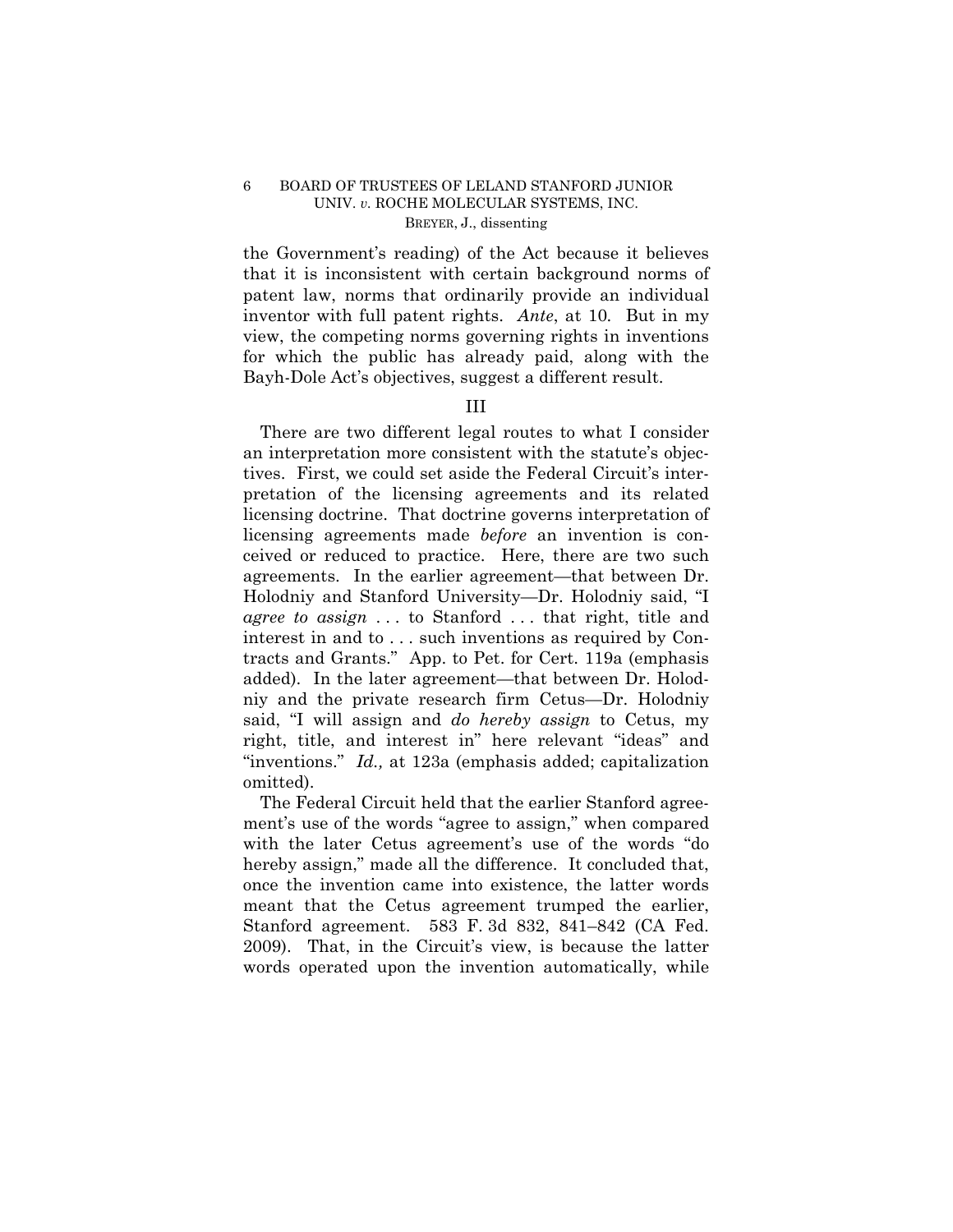#### BREYER, J., dissenting

the former did not. Quoting its 1991 opinion in *FilmTec Corp.* v. *Allied-Signal, Inc.*, 939 F. 2d 1568, 1572, the Circuit declared that "'[o]nce the invention is made and [the] application for [a] patent is filed,  $\dots$  legal title to the rights accruing thereunder would be in the assignee [*i.e.*, Cetus] . . . , and the assignor-inventor would have nothing remaining to assign.'" 583 F. 3d, at 842.

Given what seem only slight linguistic differences in the contractual language, this reasoning seems to make too much of too little. Dr. Holodniy executed his agreement with Stanford in 1988. At that time, patent law appears to have long specified that a present assignment of future inventions (as in both contracts here) conveyed equitable, but not legal, title. See, *e.g.,* G. Curtis, A Treatise on the Law of Patents for Useful Inventions §170, p. 155 (3d ed. 1867) ("A contract to convey a future invention . . . cannot alone authorize a patent to be taken by the party in whose favor such a contract was intended to operate"); Comment, Contract Rights as Commercial Security: Present and Future Intangibles, 67 Yale L. J. 847, 854, n. 27 (1958) ("The rule generally applicable grants equitable enforcement to an assignment of an expectancy but demands a further act, either reduction to possession or further assignment of the right when it comes into existence").

Under this rule, both the initial Stanford and later Cetus agreements would have given rise only to equitable interests in Dr. Holodniy's invention. And as between these two claims in equity, the facts that Stanford's contract came first and that Stanford subsequently obtained a postinvention assignment as well should have meant that Stanford, not Cetus, would receive the rights its contract conveyed.

In 1991, however, the Federal Circuit, in *FilmTec*, adopted the new rule quoted above—a rule that distinguishes between these equitable claims and, in effect, says that Cetus must win. The Federal Circuit provided no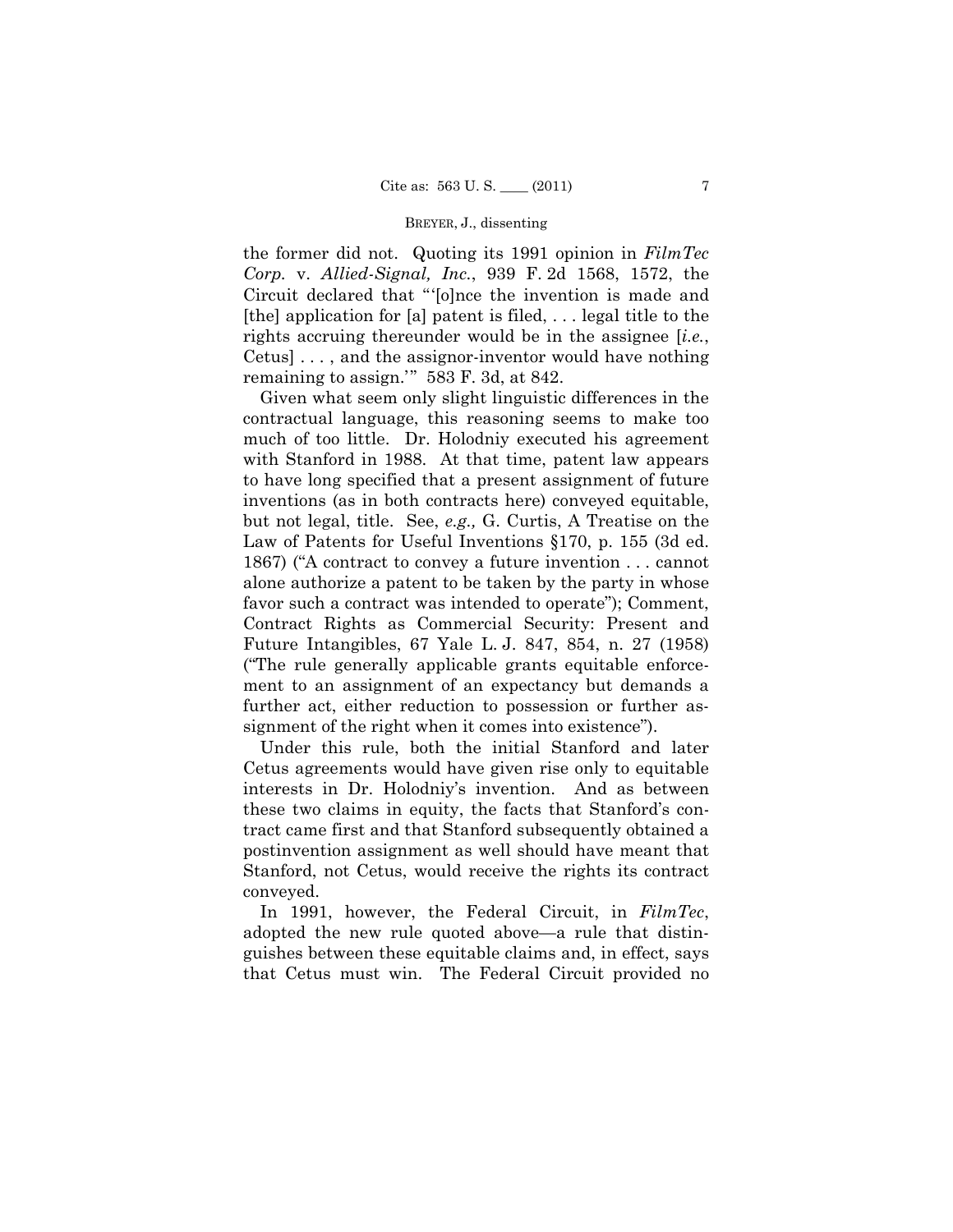## 8 BOARD OF TRUSTEES OF LELAND STANFORD JUNIOR UNIV. *v.* ROCHE MOLECULAR SYSTEMS, INC. BREYER, J., dissenting

explanation for what seems a significant change in the law. See 939 F. 2d, at 1572. Nor did it give any explanation for that change in its opinion in this case. See 583 F. 3d, at 841–842. The Federal Circuit's *FilmTec* rule undercuts the objectives of the Bayh-Dole Act. While the cognoscenti may be able to meet the *FilmTec* rule in future contracts simply by copying the precise words blessed by the Federal Circuit, the rule nonetheless remains a technical drafting trap for the unwary. See AAU Brief 35–36. But cf. *ante*, at 15 (assuming ease of obtaining effective assignments). It is unclear to me why, where the Bayh-Dole Act is at issue, we should prefer the Federal Circuit's *FilmTec* rule to the rule, of apparently much longer vintage, that would treat both agreements in this case as creating merely equitable rights.

At the same time, the Federal Circuit's reasoning brings about an interpretation contrary to the intention of the parties to the earlier, Stanford, contract. See App. to Pet. for Cert. 120a (provision in Stanford contract promising that Dr. Holodniy "will not enter into any agreement creating copyright or patent obligations in conflict with this agreement"). And it runs counter to what may well have been the drafters' reasonable expectations of how courts would interpret the relevant language.

Second, we could interpret the Bayh-Dole Act as ordinarily assuming, and thereby ordinarily requiring, an assignment of patent rights by the federally funded employee to the federally funded employer. I concede that this interpretation would treat federally funded employees of contractors (subject to the Act) differently than the law ordinarily treats private sector employees. The Court long ago described the latter, private sector principles. In *United States* v. *Dubilier Condenser Corp.*, 289 U. S. 178 (1933), the Court explained that a "patent is property, and title to it can pass only by assignment." *Id.,* at 187. It then described two categories of private sector employee-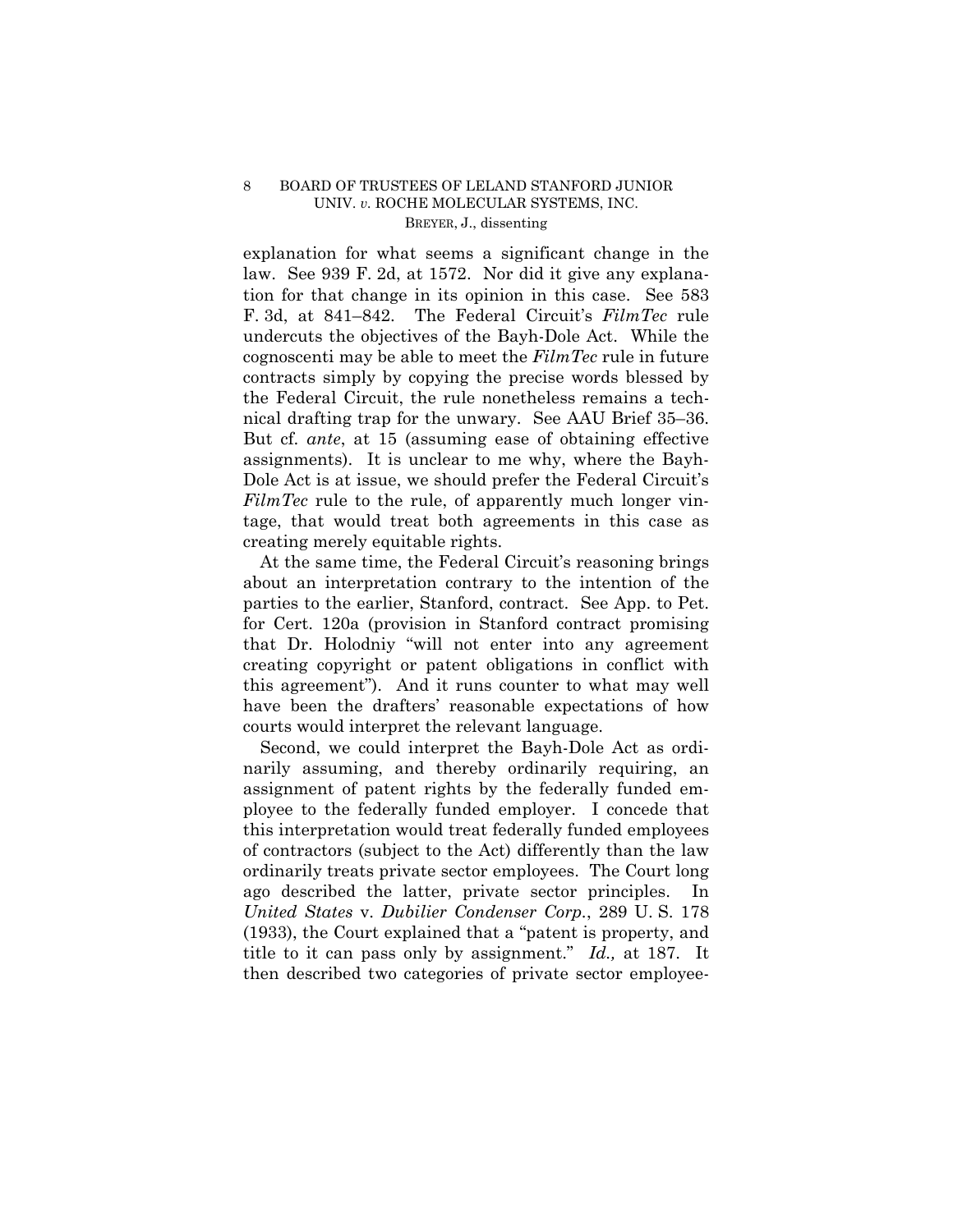#### BREYER, J., dissenting

to-employer assignments as follows: First, a person who is

"employed to make an invention, who succeeds, during his term of service, in accomplishing that task, is bound to assign to his employer any patent obtained." *Ibid.* 

But, second,

"if the employment be general, albeit it cover a field of labor and effort in the performance of which the employee conceived the invention for which he obtained a patent, the contract is not so broadly construed as to require an assignment of the patent." *Ibid.* 

The Court added that, because of "the peculiar nature of the act of invention," courts are "reluctan[t] . . . to imply or infer an agreement by the employee to assign his patent." *Id.,* at 188. And it applied these same principles governing assignment to inventions made by employees of the United States. *Id.,* at 189–190.

Subsequently, however, the President promulgated Executive Order 10096. Courts have since found that this Executive Order, not *Dubilier,* governs Federal Government employee-to-employer patent right assignments. See, *e.g., Kaplan* v. *Corcoran*, 545 F. 2d 1073, 1076–1077 (CA7 1976); *Heinemann*, 796 F. 2d, at 455–456; *Wright* v. *United States*, 164 F. 3d 267, 269 (CA5 1999); *Halas* v. *United States*, 28 Fed. Cl. 354, 364 (1993). The Bayh-Dole Act seeks objectives roughly analogous to the objectives of the Executive Order. At least one agency has promulgated regulations that require Bayh-Dole contractors to insist upon similar assignments. See NIH Policies, Procedures, and Forms, A "20–20" View of Invention Reporting to the National Institutes of Health (Sept. 22, 1995) (available in the Clerk of Court's case file) (requiring a Government contractor, such as Stanford University, to "have in place employee agreements requiring an inventor to 'assign' or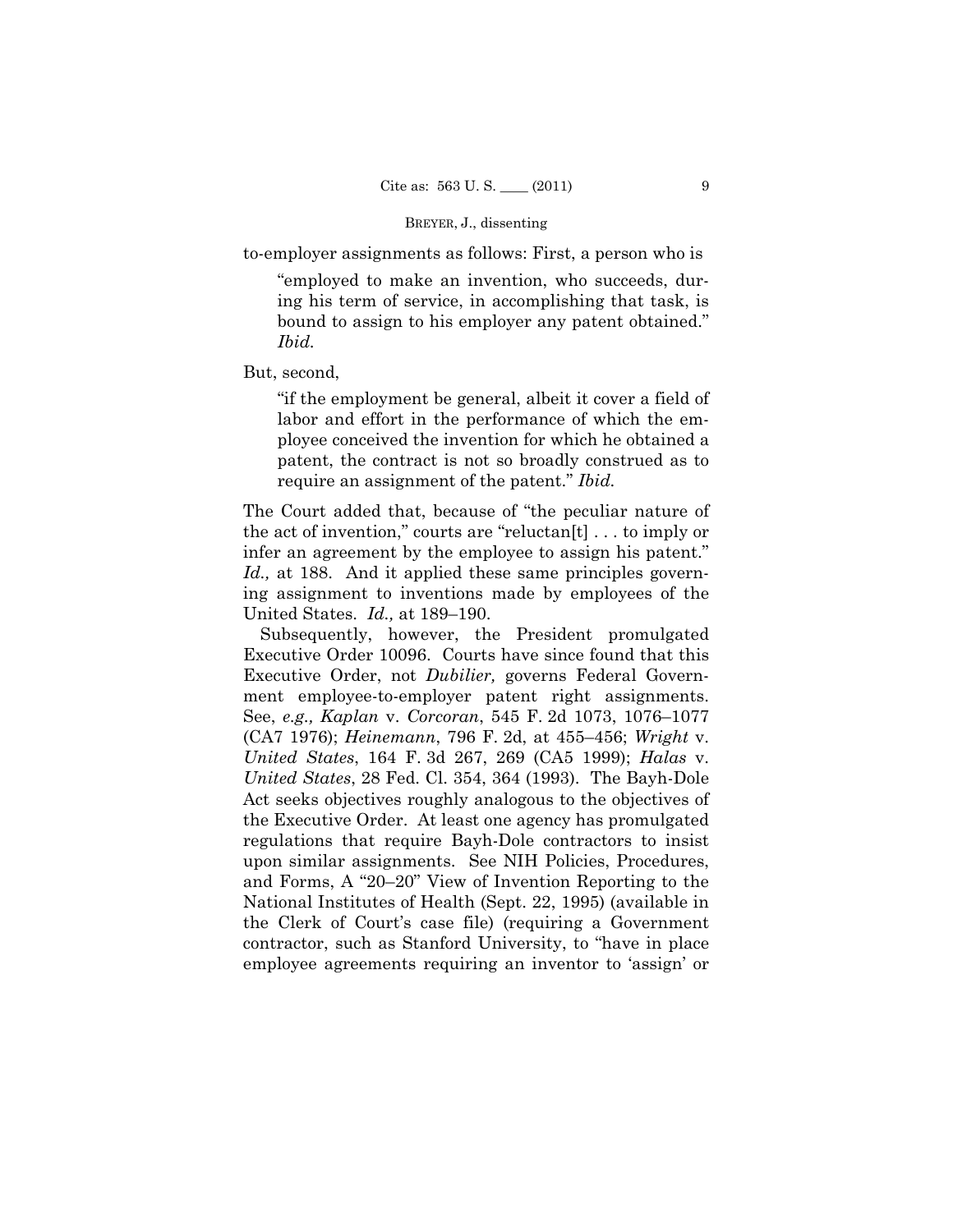## 10 BOARD OF TRUSTEES OF LELAND STANFORD JUNIOR UNIV. *v.* ROCHE MOLECULAR SYSTEMS, INC. BREYER, J., dissenting

give ownership of an invention to the organization upon acceptance of Federal funds," as the Bayh-Dole Act "require[s]"). And an *amicus* brief, filed by major associations of universities, scientists, medical researchers, and others, argues that we should interpret the rules governing assignments of the employees at issue here (and consequently the Act's reference to "inventions of the contractor") in a similar way. AAU Brief 5–14.

The District Court in this case adopted roughly this approach. 487 F. Supp. 2d 1099, 1118 (ND Cal. 2007) ("[A]lthough title still vests in the named inventor, the inventor remains under a legal obligation to assign his interest either to the government or the nonprofit contractor unless the inventor acts within the statutory framework to retain title"). And since a university often enters into a grant agreement with the Government for a researcher's benefit and at his request, see J. Hall, Grant Management 205 (2010), implying such a presumption in favor of compliance with the grant agreement, and thus with the Bayh-Dole Act, would ordinarily be equitable.

## IV

As I have suggested, these views are tentative. That is because the parties have not fully argued these matters (though one *amicus* brief raises the license interpretation question, see Brief for Alexander M. Shukh as *Amicus Curiae* 18–24, and at least one other can be read as supporting something like the equitable presumption I have described, see AAU Brief 5–14). Cf. *ante*, at 5, n. 2. While I do not understand the majority to have foreclosed a similarly situated party from raising these matters in a future case, see *ibid.,* I believe them relevant to our efforts to answer the question presented here. Consequently, I would vacate the judgment of the Federal Circuit and remand this case to provide the parties with an opportunity to argue these, or related, matters more fully.